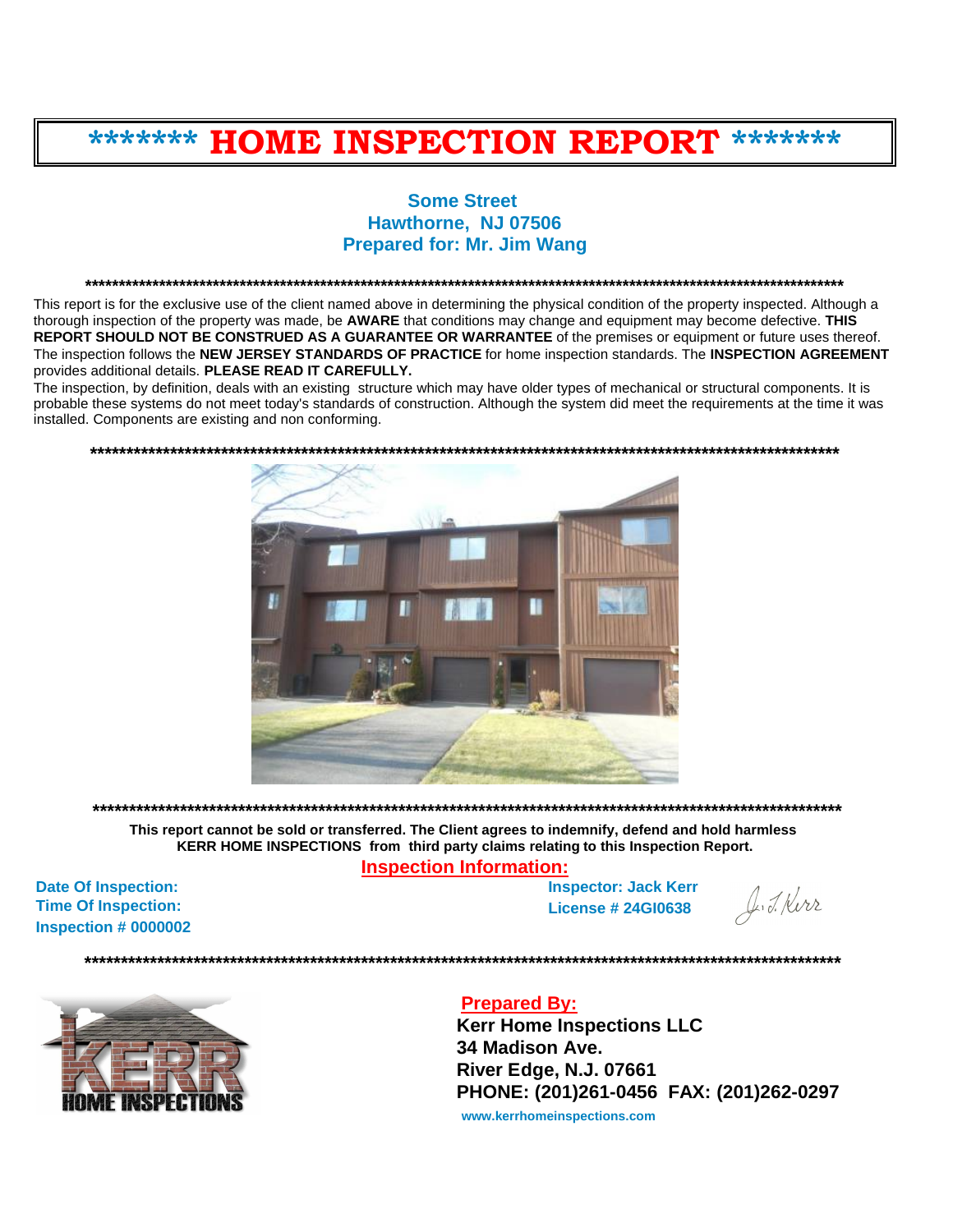# **\*\*\*\*\*\*\*\*\*\* Report Table of Contents \*\*\*\*\*\*\*\*\*\***

| <b>INSPECTION CONDITIONS</b>       | 6              |
|------------------------------------|----------------|
| <b>GARAGE - CARPORT</b>            | $\overline{7}$ |
| <b>ATTIC</b>                       | 8              |
| <b>INTERIOR</b>                    | 9              |
| <b>BATHROOMS</b>                   | 14             |
| KITCHEN - APPLIANCES               | 15             |
| LAUNDRY/APPLIANCES/SINK            | 16             |
| <b>PLUMBING</b>                    | 18             |
| <b>HEATING</b>                     | 19             |
| <b>COOLING</b>                     | 21             |
| <b>ELECTRICAL SYSTEM</b>           | 22             |
| BASEMENT/CRAWL SPACE/SLAB ON GRADE | 23             |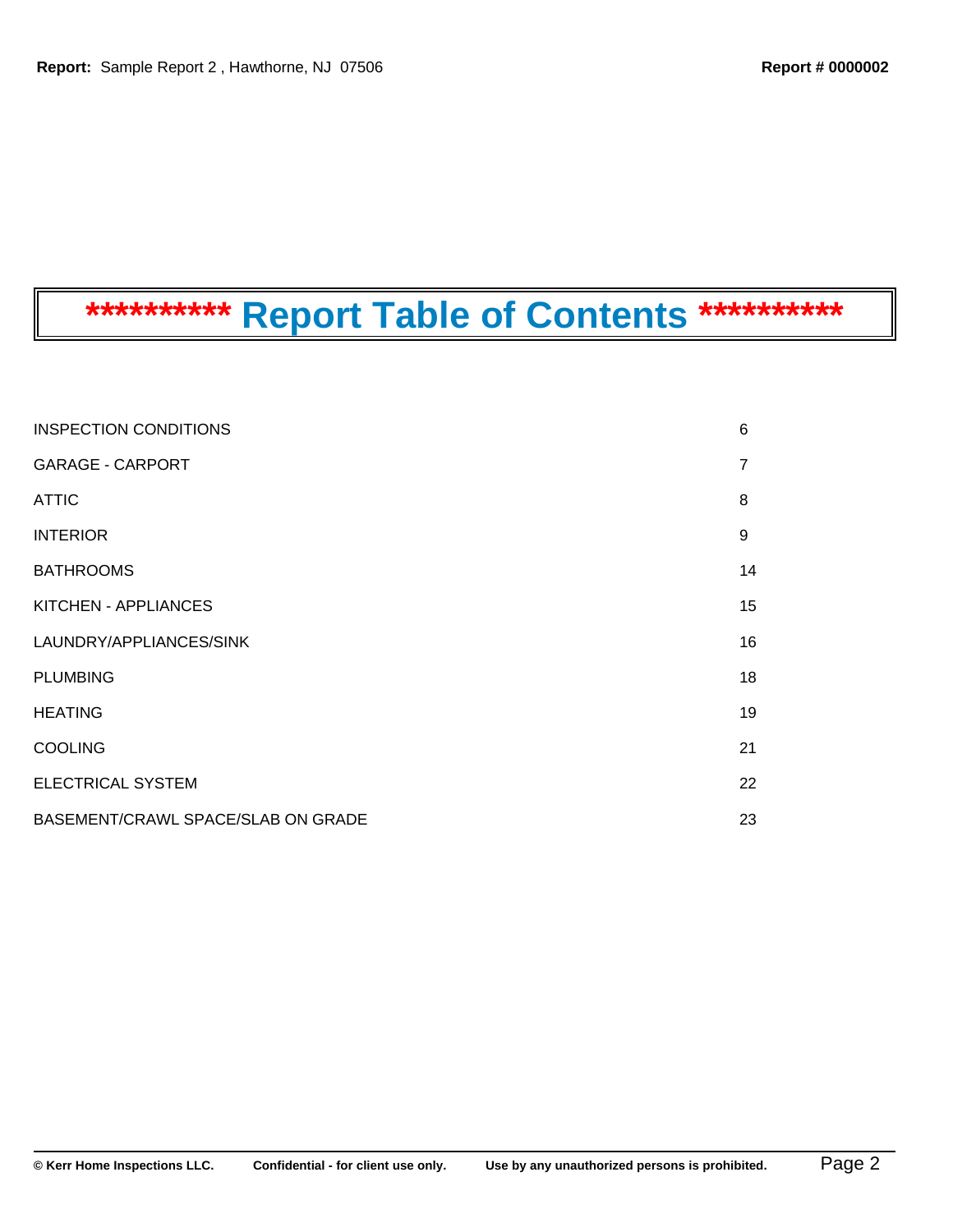Mr. Jim Wang **Reading Community Community** Community RE: Some Street Hawthorne, NJ 07506

# **REPORT SUMMARY**

Dear Mr. Wang:

At your request, and in your presence, a visual inspection of the above referenced property was conducted on December 31, 2014. This inspection report reflects the visual conditions of the property at the time of the inspection only. Hidden or concealed defects cannot be included in this report. No warranty is either expressed or implied. This report is not an insurance policy, nor a warranty service.

An earnest effort was made on your behalf to discover all visible material defects. The following is an opinion report, expressed as a result of the inspection. The Summary is not the entire report. The entire Inspection Report, including the Pre-Inspection Agreement must be fully read to assess the findings of the inspection.

This list is not intended to determine which items may need to be addressed per the contractual requirements of the sale of the property. Any area of uncertainty regarding the contract should be clarified by consulting an attorney or real estate agent.

Overall, the home was constructed in a workmanlike manner, consistent with the local building trades and standards in effect at the time of construction. However, the following listed defects and or safety hazards should be addressed. Other items are also noted in the following report and should receive attention, but none of them affect the habitability of the house and the majority are the result of normal wear and tear.

### **GARAGE - CARPORT**

### GARAGE STRUCTURE:

# *INTERIOR WALL MATERIAL/CONDITION:*

Drywall, fire rating not known. *Needs Attention*- Repair any small holes or openings in walls and ceiling from electrical cables, pipes, or ducts with fire rated material to maintain the proper fire protection in the garage.

### GARAGE AUTO DOOR(S):

#### *CONDITION:*

Automatic door opener(s) operational. The sensing edge which reverses the door direction when it encounters an object is serviceable. Consider installing a non interruptible Photo cell system within 6" of the floor that detects obstructions to be more effective and meet today's standards. As these new safety features may not be included into the older door openers, it may necessitate installing a new opener unit. Door springs missing safety cables. These are needed to prevent door springs from causing injury if they should brake. Recommend installing. This is a SAFETY CONCERN.

### **ATTIC**

ATTIC:

#### *ATTIC VENTILATION:*

*Repair/Replace*- Thermostatically controlled roof exhaust fan has been removed. Wiring to the fan unit is still live and not terminated properly. This is a fire and safety hazard. Recommend further evaluation and cost to install fan unit prior to closing. Fan unit is needed for proper ventilation in the attic area.

### **INTERIOR**

DECKS/BALCONIES: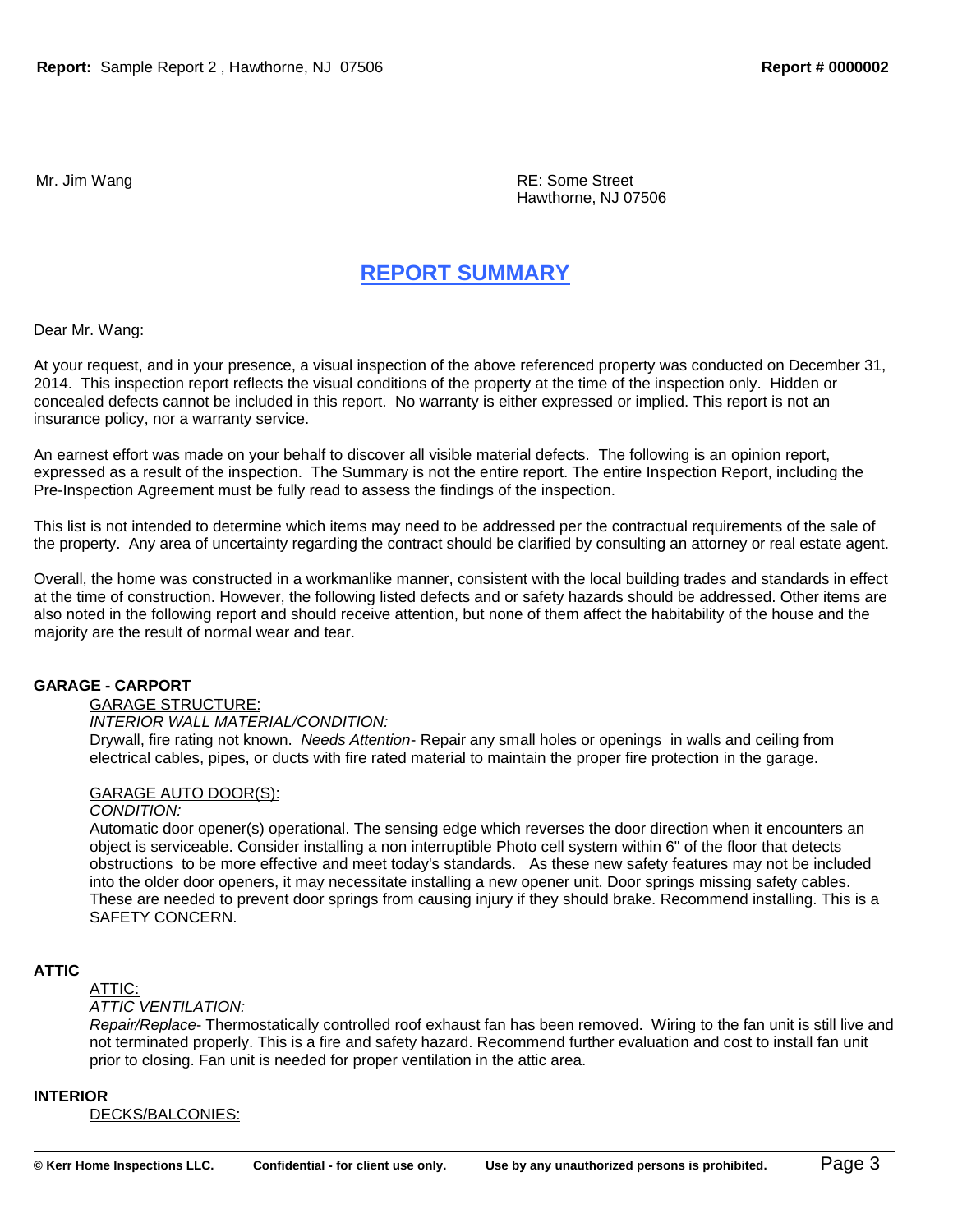## *JOISTS:*

Needs Attention- There are no connectors or hold-down ties where the deck joists rest on the outer support beam as required to resist lateral and uplift forces. Recommend correction by a licensed and insured deck contractor. This is a structural/safety concern.

### *HANDRAIL(S):*

Handrail(s) loose, recommend repair. This is a safety item. Recommend installing a grippable type rail.

### EXTERIOR DOORS:

#### *LOCATION/TYPE:*

Main entry door, Swinging wood/composite door with glass panes.

### *CONDITION:*

*Repair/Replace*- Door jamb is damaged by the door lock. No strike plate installed. Heat build up between the door and glass storm door has caused deterioration of the seals around the glass panes in the door. Recommend further evaluation and cost to repair door jamb and repair/replace door prior to closing.

### EXTERIOR DOORS:

*LOCATION/TYPE:*  Rear, Sliding glass.

#### *CONDITION:*

*Repair/Replace*- Evidence of seal broken for insulated glass. Fog in between glass panes. Replacement recommended. Obtain pricing prior to closing. Screen door is damaged. Recommend repair/replace.

### WINDOWS:

# *CONDITION:*

*Repair/Replace*- A representative sampling was taken. Windows as a grouping are generally in need of repairs. Evidence of seals broken for insulated glass on at least 3 windows. Fog in between glass panes. Replacement recommended. Sliding windows are difficult to operate. Repairs/adjustments needed. Recommend further evaluation and cost to repair/replace by a professional window contractor prior to closing.

### STAIRS & HANDRAILS/RAILINGS:

# *CONDITION:*

*Needs Attention*- Recommend installing handrail and balusters on the open side of the stairways for child safety.

### **BATHROOMS**

BATHROOM # 1 *BATH LOCATION:*  Downstairs.

#### *CONDITION OF SINK(S):*

The following problems were noted at the sink faucet: Low water volume is noted, The following problems were noted at the sink drain: Handyman type drain connectors. A licensed plumber should be called to make further evaluation and repairs as needed.

### **KITCHEN - APPLIANCES**

#### KITCHEN:

#### *SINK CONDITION:*

*Repair/Replace*- Leak noted at faucet. Recommend repair/replace. A licensed plumber should be called to make further evaluation and repairs as needed.

#### *DISHWASHER:*

*Repair/Replace*- Dishwasher is leaking from the door. Recommend repair/replace by qualified professional, tradesman, or service technician. Older model appliance. Anticipate upgrade.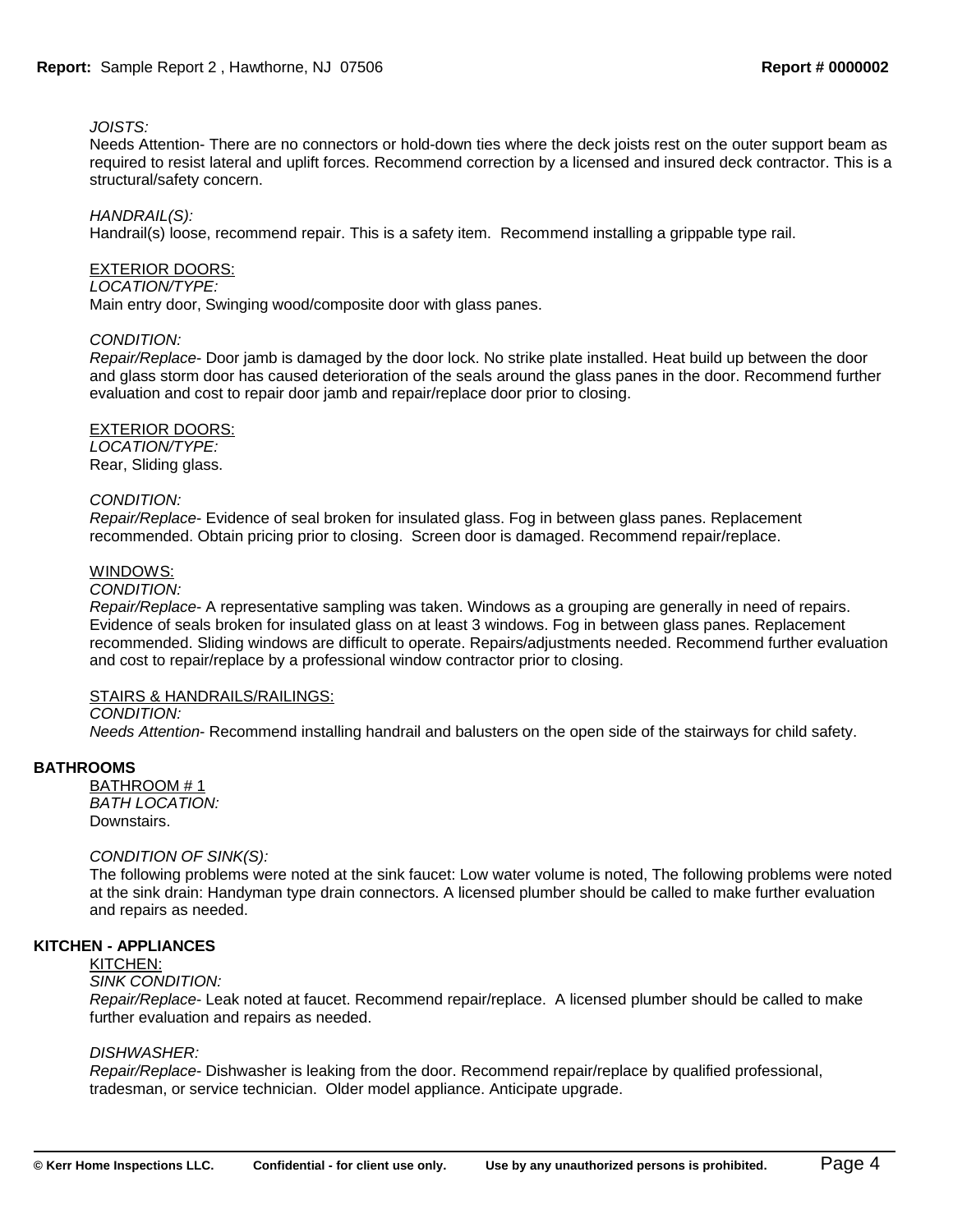# *SWITCHES/FIXTURES/OUTLETS:*

Outlets serving the kitchen countertops are not GFCI protected. This is a safety concern. Some outlets not working. Could be due to tripped circuit breaker in panel. Recommend further evaluation and repair by a licensed electrician.

# **HEATING**

HEATING SYSTEM:

## *VISUAL CONDITION/OPERATION:*

*Repair/Replace*- Burner flames are yellow/orange with less blue. This may be due to dirty or clogged burner or a heat exchanger problem. Repairs, cleaning, and adjustments needed. Corrosion and flaking noted under the vent connector. This unit has exceeded its normal lifespan. Due to its age further evaluation by a qualified heating professional to verify the integrity of the combustion chamber prior to closing is recommended.

# **COOLING**

# AIR CONDITIONING:

# *COOLING DISTRIBUTION CONDITION:*

Not tested. NOTE: lower air volume noted at the upper floor vents than at the main and lower floor vents. While this may not present a noticeable problem during the heating mode, in the cooling mode it may not feel like it is adequately cooling the upper floor. Consideration should be given to having the distribution system evaluated by a qualified HVAC contractor prior to closing.

# **ELECTRICAL SYSTEM**

# MAIN DISTRIBUTION PANEL:

# *SERVICE PANEL CONDITIONS:*

General condition is serviceable. *Needs Attention*- One of the circuit breakers in the panel was tripped. Inspector does not reset tripped breakers due to safety concerns. Recommend further evaluation and repair if necessary by a licensed electrician.

## ELECTRICAL SYSTEM:

# *SWITCHES, OUTLETS & LIGHTING:*

The inspector shall inspect at least one of each interior installed lighting fixture, switch and receptacle per room when accessible. A representative sampling of switches and outlets was tested. As a whole, outlets and switches throughout the house are in serviceable condition with the following exceptions; A few outlets were painted over and not easily accessed. Consider replacing these outlets. Dining room light and outlet has no power, also the kitchen stove and one outlet has no power. This may be due to the tripped circuit breaker. Recommend further evaluation by a licensed electrician prior to closing.

Each of these items will likely require further evaluation and repair by the appropriate licensed contractors. Obtain competitive estimates for these items prior to the expiration of the home inspection contingency period.

Thank you for selecting our firm to do your pre-purchase home inspection. If you have any questions regarding the inspection report or the home, please feel free to call us.

Sincerely,

*Kerr Home Inspections* (201) 261-0456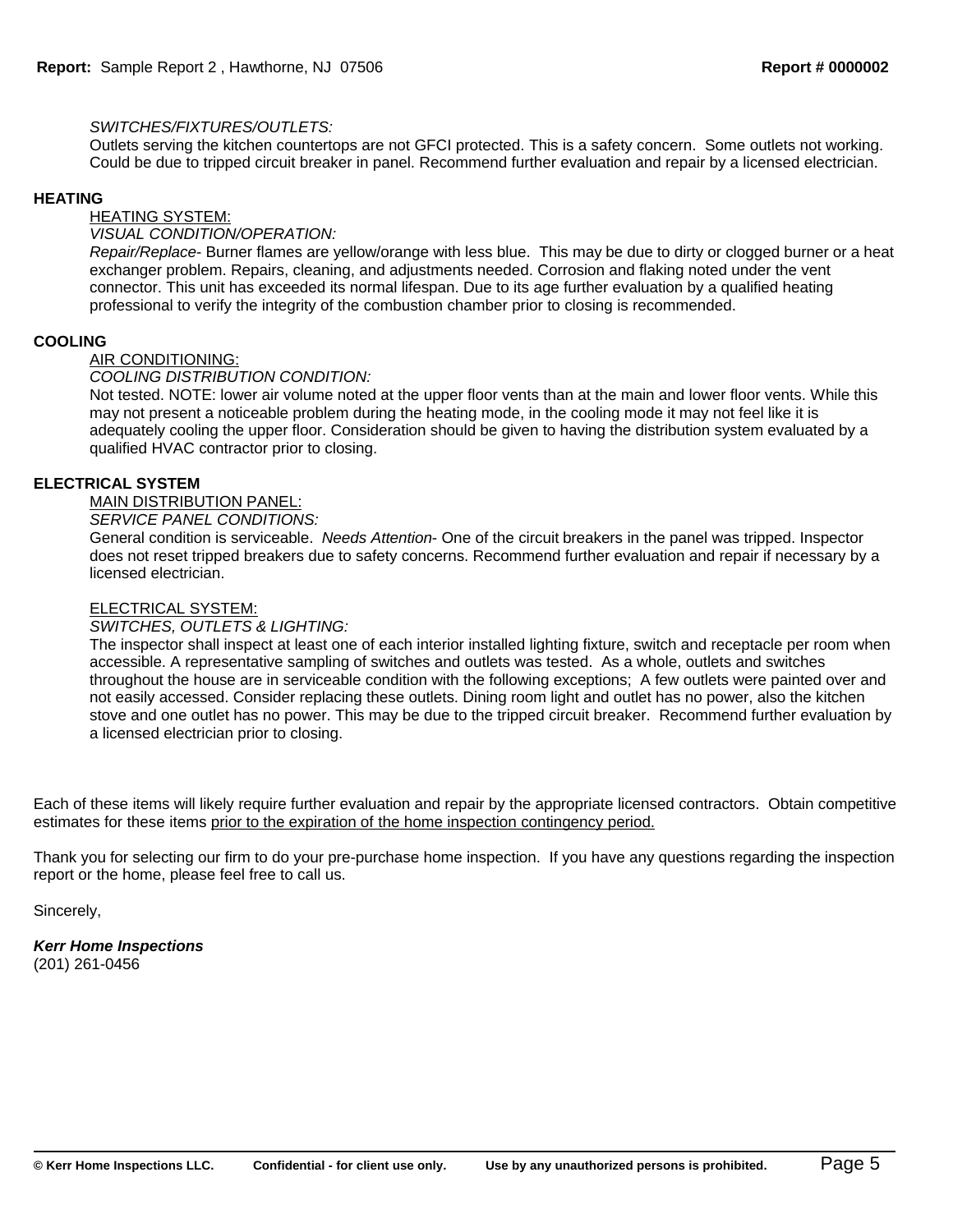# **INSPECTION CONDITIONS**

#### EXPLANATION/DISCLAIMER

**Prior to purchase, it is important to verify the following with local authorities:** 1. The zoning of this property is in compliance with the local authorities. 2. Permits and certificates of occupancy have been obtained to verify the conformance of the structure or any component of the structure to local ordinances. 3. All permits have been obtained and certificates of completion have been met for any upgrades made on this property. This will verify that all recorded upgrades have met local authority requirements and any/all inspections have been done during the work process. This will also assure that any additional tax assessment has been met for the upgrades

#### **CLIENT & SITE INFORMATION:**

*DATE & TIME OF INSPECTION:* December 31, 2014 12:30 PM. Time completed 2:15 PM. **CLIENT NAME:** Mr. Jim Wang. *INSPECTION SITE:* Some Street, Hawthorne NJ 07506.

# **REPORT TERMINOLOGY DEFINITIONS:**

Items not found in this report are beyond the scope of this inspection and should not be considered inspected at this time. Please read the entire report for important details. Inspected items may be generally rated as follows:

**Serviceable =** Indicates that on the day of inspection, the system or component is functionally consistent with its original purpose. Some serviceable items may show wear and tear. Other conditions may be noted in the body of the report.

*Needs Attention***=** Aspects of the system or component are of interest or importance to affect the complete serviceability of the system or component and may warrant some type of repair, adjustment or correction, monitoring , or has a limited remaining useful life expectancy and may require replacement in the not too distant future. Further evaluation may be needed by a qualified professional, tradesman, or service technician dealing with that component or system.

*Repair/Replace* **=** System or component is not functioning as intended and needs repair or replacement. Further evaluation is needed by a qualified professional, tradesman, or service technician dealing with that component or system.

*Safety Hazard***=** Aspects of the system or component poses a personal safety hazard, health hazard, or fire hazard. Further evaluation or servicing may be needed by a qualified professional, tradesman, or service technician dealing with that component or system.

**LOCATION DESCRIPTIONS:** Right rear, right front, left rear, and left front may be used in the report and they are relative to viewing the house from the street looking at the front entrance.

**NOTE:** The component evaluations are not a guarantee or warranty of future performance. It is only an evaluation of how the component was working or performing when it was evaluated. Home warranties and product warranties can be purchased separately from other companies.

#### **CLIMATIC CONDITIONS:**

| <i>WFATHFR:</i>     | Clear.  |
|---------------------|---------|
| APPROXIMATE OUTSIDE | 20-30.  |
| TEMPERATURE in F:   |         |
| SOIL CONDITIONS:    | Frozen. |

#### **BUILDING CHARACTERISTICS:**

*MAIN ENTRY FACES:* East. *ESTIMATED AGE OF HOUSE:* Property appears to be approximately ( 30 ) years old however, has been renovated in the past. *BUILDING TYPE:* Townhouse.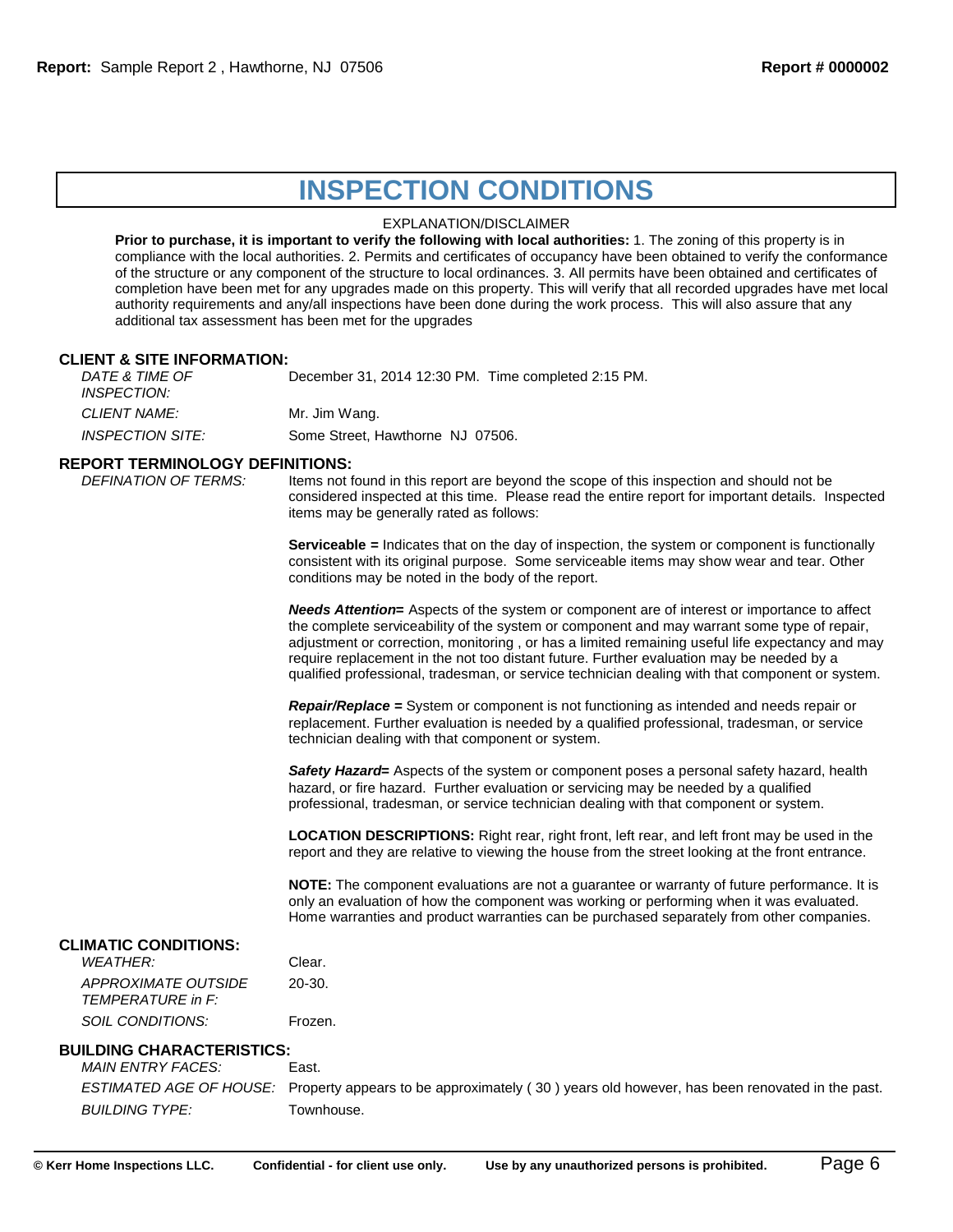| <b>STORIES:</b>                                                          | 3                                                                                                                                                                                                                                                                                                                                                                                                                                                                                          |
|--------------------------------------------------------------------------|--------------------------------------------------------------------------------------------------------------------------------------------------------------------------------------------------------------------------------------------------------------------------------------------------------------------------------------------------------------------------------------------------------------------------------------------------------------------------------------------|
| <i>SPACE BELOW GRADE:</i>                                                | Slab-on-grade.                                                                                                                                                                                                                                                                                                                                                                                                                                                                             |
| <b>UTILITY SERVICES:</b>                                                 |                                                                                                                                                                                                                                                                                                                                                                                                                                                                                            |
| <b>WATER SOURCE:</b>                                                     | Public.                                                                                                                                                                                                                                                                                                                                                                                                                                                                                    |
| <i>SEWAGE DISPOSAL:</i>                                                  | Determining if the sewage disposal is private or public is beyond the scope of the home<br>inspection. Recommend verifying with local authorities or a licensed plumber prior to closing.                                                                                                                                                                                                                                                                                                  |
| UTILITIES STATUS:                                                        | All utilities on.                                                                                                                                                                                                                                                                                                                                                                                                                                                                          |
| <b>OTHER INFORMATION:</b><br>CONDO/TOWN HOUSE<br><i><b>OCCUPIED?</b></i> | No.                                                                                                                                                                                                                                                                                                                                                                                                                                                                                        |
| <b>PEOPLE PRESENT:</b>                                                   | Client, Client's Agent, Selling agent.                                                                                                                                                                                                                                                                                                                                                                                                                                                     |
| COMMENTS:                                                                | NOTE: Common areas of townhouse units not part of this inspection. The inspection is of areas<br>which are the sole responsibility of the owner not the association. It is recommended that the<br>association be contacted prior to the inspection to determine what is considered sole<br>responsibility. It is also recommended that the association be contacted to determine the<br>specific status of common areas and the financial status of the association for at least the past |

# **GARAGE - CARPORT**

two years. This will help determine any increase in monthly maintenance and related fees.

### EXPLANATION/DISCLAIMER

Notice: Determining the heat resistance rating of firewalls is beyond the scope of this inspection. For your SAFETY, flammable materials such as gasoline cans or propane tanks should not be stored within closed garage areas. Volatile fume accumulation is possible in enclosed areas. Garage door openings are not standard, so you may wish to measure the opening to ensure that there is sufficient clearance to accommodate your vehicles.

#### **TYPE:**

| <i>GARAGE-CARPORT</i> |
|-----------------------|
| LOCATION:             |

Garage. Attached, Built-In, Under main house roof, one car.

# **GARAGE STRUCTURE:**

**Serviceable- Visible portions of garage structure** appear serviceable.



*FLOOR:* Concrete, Serviceable. *FOUNDATION/SILL PLATES:* Not visible. *INTERIOR WALL MATERIAL/CONDITION:*

Drywall, fire rating not known. *Needs Attention*- Repair any small holes or openings in walls and ceiling from electrical cables, pipes, or ducts with fire rated material to maintain the proper fire protection in the garage.



repair holes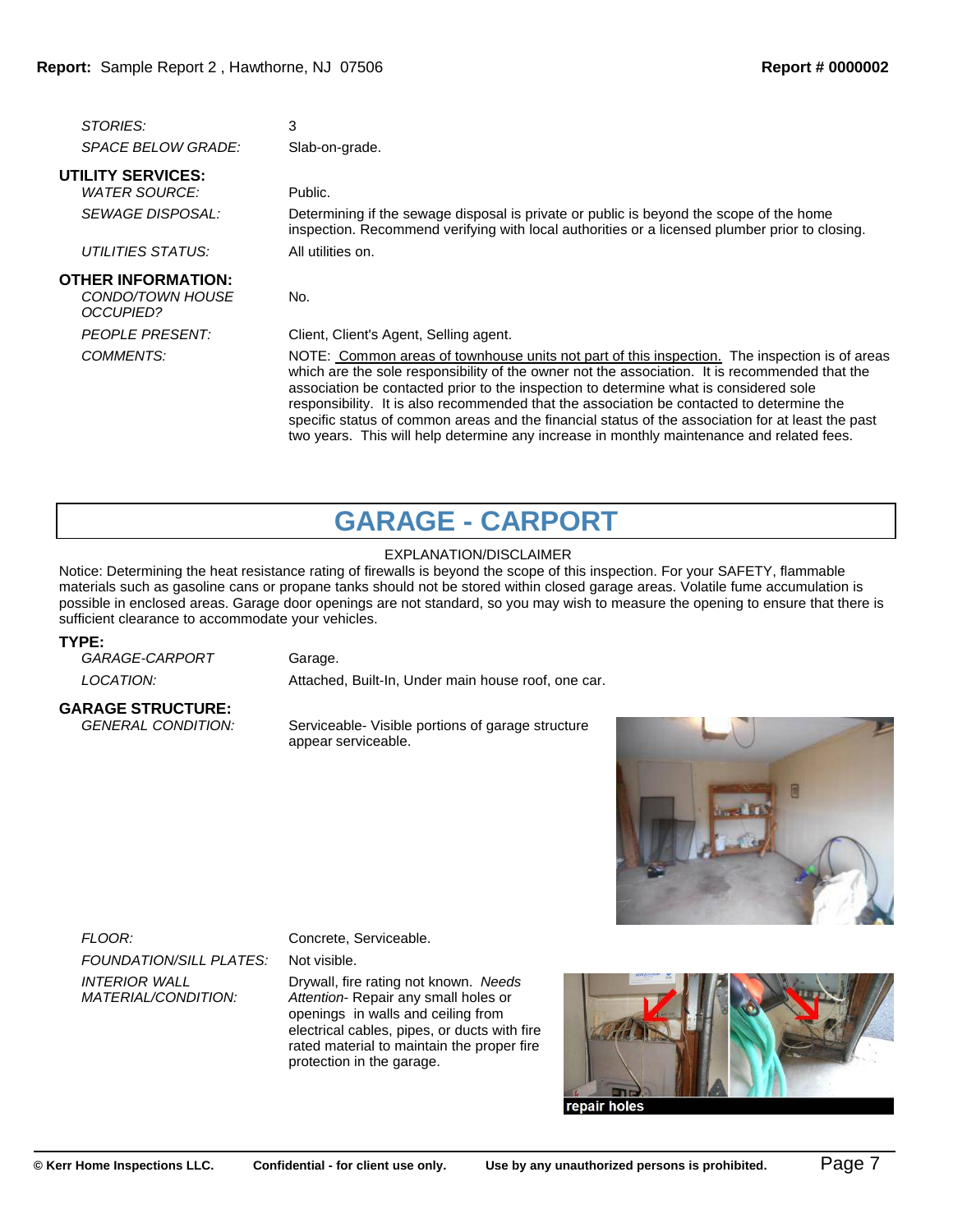*CEILING:* Drywall. Fire rating not known. *Needs Attention*-Small holes noted in the ceiling. All penetration holes need to be sealed with the proper fire rated material to maintain a fire rating in the garage.



# **GARAGE AUTO DOOR(S):**

*TYPE:* Metal.

*CONDITION:* Automatic door opener(s) operational. The sensing edge which reverses the door direction when it encounters an object is serviceable. Consider installing a non interruptible Photo cell system within 6" of the floor that detects obstructions to be more effective and meet today's standards. As these new safety features may not be included into the older door openers, it may necessitate installing a new opener unit. Door springs missing safety cables. These are needed to prevent door springs from causing injury if they should brake. Recommend installing. This is a SAFETY CONCERN.



#### install safety cable

### **PEOPLE DOOR TO INTERIOR:**

*CONDITION:* Serviceable, Door is 1-3/8 inch solid core.

# **ELECTRIC:**<br>CONDITION:

*CFI* protected outlet is installed and serviceable. Outlet is controlled by a GFI outlet in the main floor bathroom.

# **ATTIC**

#### EXPLANATION/DISCLAIMER

It is important to follow any recommendations regarding attic ventilation and insulation. A properly ventilated and insulated attic space can help prevent mold/mildew growth, ice damming, and premature deterioration of the roof covering. Buyers are encouraged to ask sellers about any roof leaks. Very often, minor leaks are noted, that appear to have been repaired in the past. Active leaks can occur at any time regardless of the age and condition of the roof covering. Monitoring this area after heavy rains and heavy snow conditions is advised.

| ATTIC:                       |                                                                                                                                                                                                                   |
|------------------------------|-------------------------------------------------------------------------------------------------------------------------------------------------------------------------------------------------------------------|
| LOCATION:                    | Upper roof area.                                                                                                                                                                                                  |
| ATTIC ACCESS:                | Pull down stairs. Recommend installing an insulation kit for pull down stairs to reduce heat loss<br>in the winter.                                                                                               |
| <i>METHOD OF INSPECTION:</i> | Entered inside and inspected all of the accessible areas. Access was limited to the floored area<br>of the attic. Inspector does not traverse floor beams without flooring. Use caution if entering this<br>area. |
| ROOF SHEATHING:              | Plywood where visible.                                                                                                                                                                                            |
| <b>WALL SHEATHING:</b>       | Plywood where visible.                                                                                                                                                                                            |
| <i>FRAMING/STRUCTURE:</i>    | Trusses.                                                                                                                                                                                                          |
| JOISTS:                      | Bottom cord of a truss.                                                                                                                                                                                           |
|                              |                                                                                                                                                                                                                   |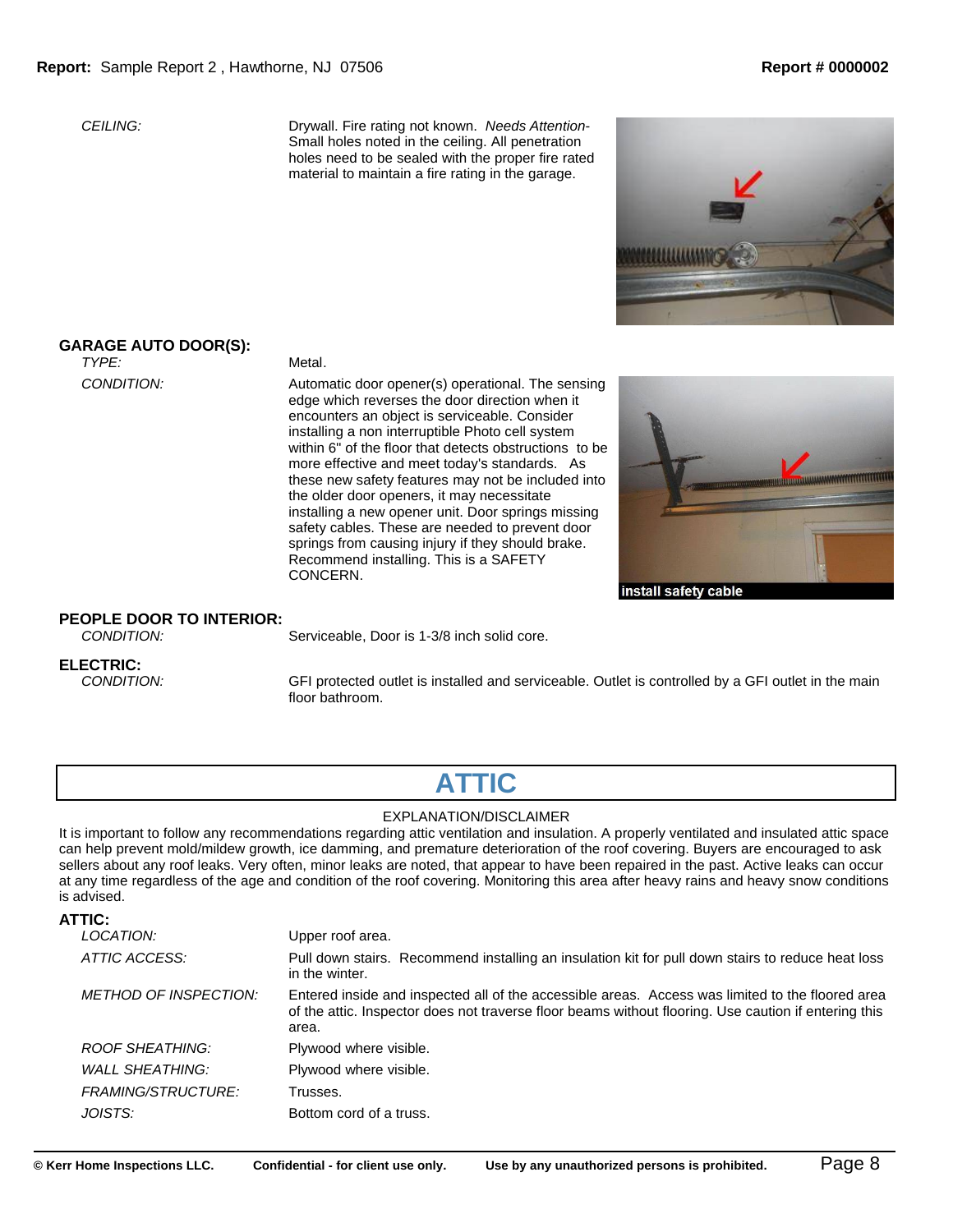| ATTIC FLOOR:                | Partial.                                                                                                                                                                                                                                                                                                                                                                                                                                                                                            |
|-----------------------------|-----------------------------------------------------------------------------------------------------------------------------------------------------------------------------------------------------------------------------------------------------------------------------------------------------------------------------------------------------------------------------------------------------------------------------------------------------------------------------------------------------|
| CHIMNEY(S):                 | Metal.                                                                                                                                                                                                                                                                                                                                                                                                                                                                                              |
| CHIMNEY CHASE:              | Not fully visible.                                                                                                                                                                                                                                                                                                                                                                                                                                                                                  |
| <b>ATTIC LIGHT:</b>         | Exposed light bulb. Recommend installing a light fixture that has a cover for the light bulb. This is<br>a safety hazard.                                                                                                                                                                                                                                                                                                                                                                           |
| ATTIC INSULATION:           | Type: Fiberglass batts. Location: Within the floor<br>system. Depth and approximate R-FACTOR: 5-6<br>inches R-19. R-30 recommended, which is 9," if<br>fiberglass batts or blankets are used for insulation<br>of attics above living spaces. Condition: Some<br>insulation has been disturbed or is missing and<br>good coverage is no longer present. Installation in<br>missing areas needed to maintain the thermal<br>resistance (R-value). Recommend correction by a<br>qualified contractor. |
| ATTIC VENTILATION:          | Repair/Replace-Thermostatically<br>controlled roof exhaust fan has been<br>removed. Wiring to the fan unit is still live<br>and not terminated properly. This is a fire<br>and safety hazard. Recommend further<br>evaluation and cost to install fan unit prior<br>to closing. Fan unit is needed for proper<br>ventilation in the attic area.                                                                                                                                                     |
| <b>EXHAUST FAN DUCTING:</b> | One of the ducts from one of the<br>bathrooms is disconnected and vents into<br>attic area. Recommend repair. Present<br>condition may create a damp/mold<br>condition.                                                                                                                                                                                                                                                                                                                             |

#### connect duct

# **INTERIOR**

The condition of walls behind wall coverings, paneling and furnishings cannot be judged. Only the general condition of visible portions of floors is included in this inspection. As a general rule, cosmetic deficiencies are considered normal wear and tear and are not reported. Determining the source of odors or like conditions is not a part of this inspection. Floor covering damage or stains may be hidden by furniture. The condition of floors underlying floor coverings is not inspected.

# **DECKS/BALCONIES:**

Raised deck, Wood.

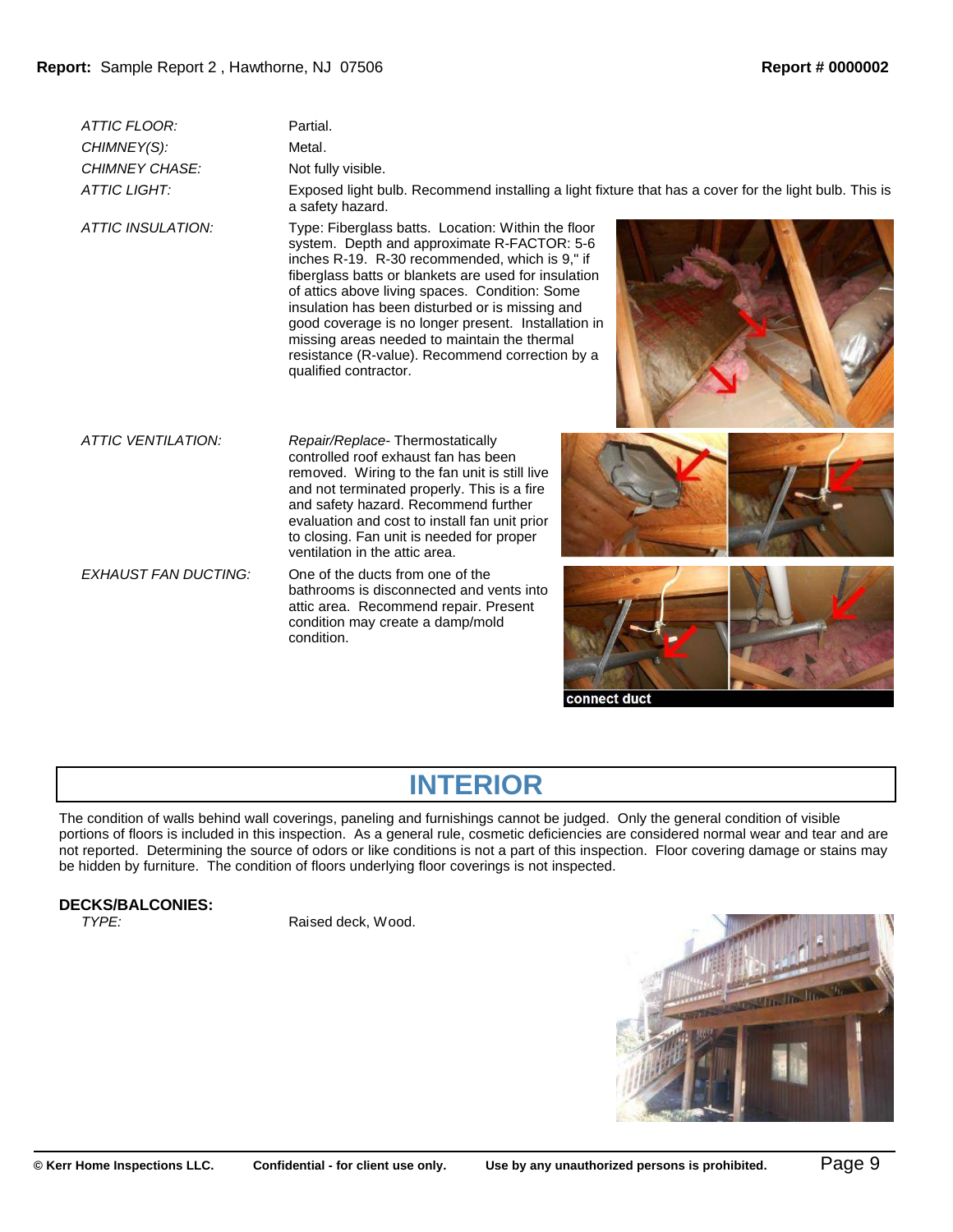*GENERAL CONDITION:* Repairs and safety upgrades needed to the deck. Recommend further evaluation and cost to remedy by a qualified professional contractor prior to closing. See full report for details.

*DECK SECURING:* BOLTS - The deck is secured to the home with bolts. It is recommended that regular inspections of the ledger board be performed to verify that the bolts are securely fastened. Any signs of loosening or rot should be immediately repaired, by a licensed general contractor specializing in wood decks, to prevent deck failure.

*DECK BOARDS:* The deck finish is weathered. Refinish.







*JOISTS:* Needs Attention- There are no connectors or hold-down ties where the deck joists rest on the outer support beam as required to resist lateral and uplift forces. Recommend correction by a licensed and insured deck contractor. This is a structural/safety concern.

STAIRS: Serviceable.

*HANDRAIL(S):* Handrail(s) loose, recommend repair. This is a safety item. Recommend installing a grippable type rail.

GUARDRAILS: Serviceable. GFI OUTLETS: Serviceable. *LIGHTING:* Serviceable.

**EXTERIOR DOORS:**

Main entry door, Swinging wood/composite door with glass panes.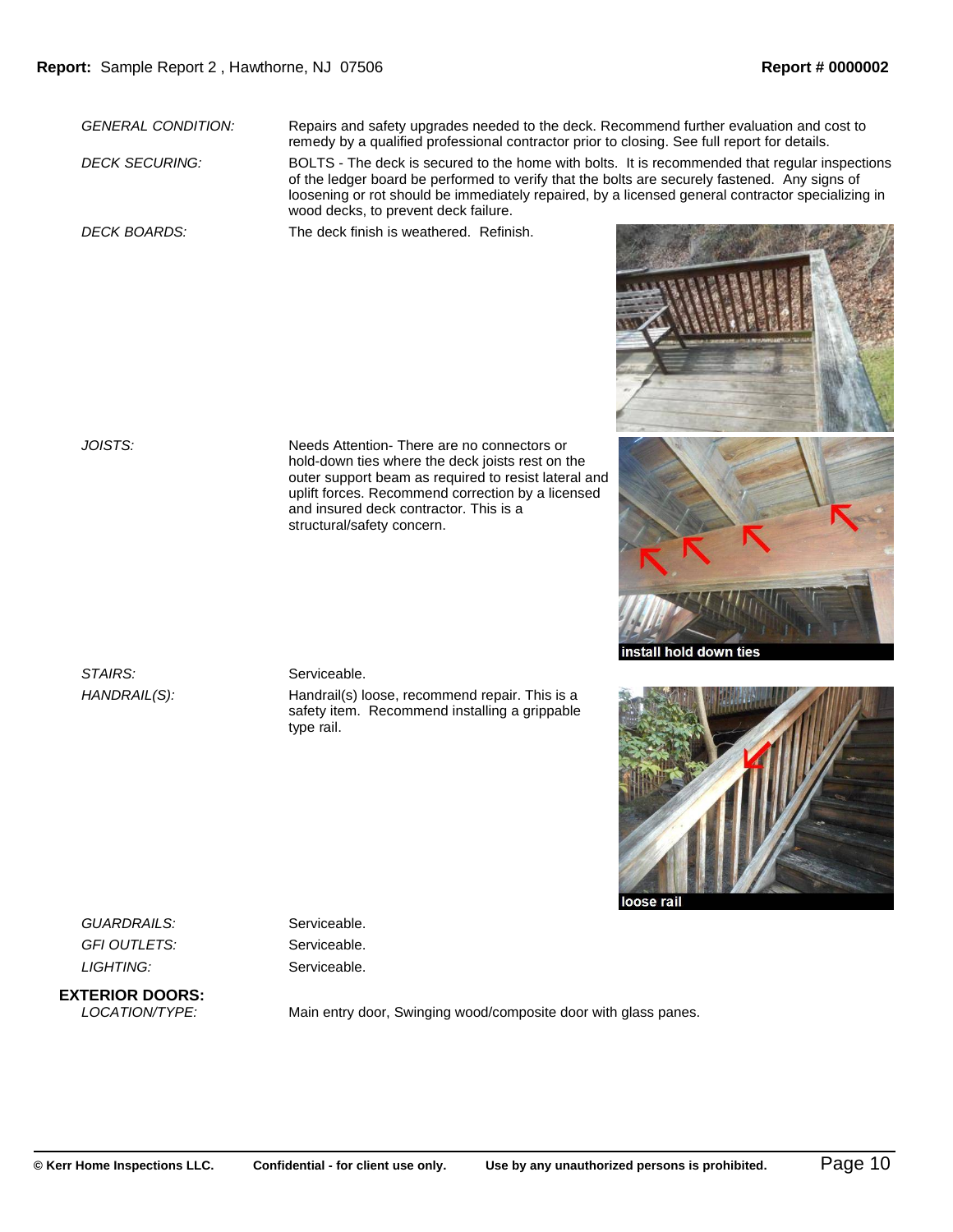*CONDITION: Repair/Replace*- Door jamb is damaged by the door lock. No strike plate installed. Heat build up between the door and glass storm door has caused deterioration of the seals around the glass panes in the door. Recommend further evaluation and cost to repair door jamb and repair/replace door prior to closing.



jamb damaged



**EXTERIOR DOORS:**

### Rear, Sliding glass.

*CONDITION: Repair/Replace*- Evidence of seal broken for insulated glass. Fog in between glass panes. Replacement recommended. Obtain pricing prior to closing. Screen door is damaged. Recommend repair/replace.



# **INTERIOR DOORS:**<br>TYPE:

#### Wood.

*CONDITION:* Doors as a grouping are generally operational with the exception of the following item(s) below; some closet folding doors off the tracks and need repairs/adjustments.

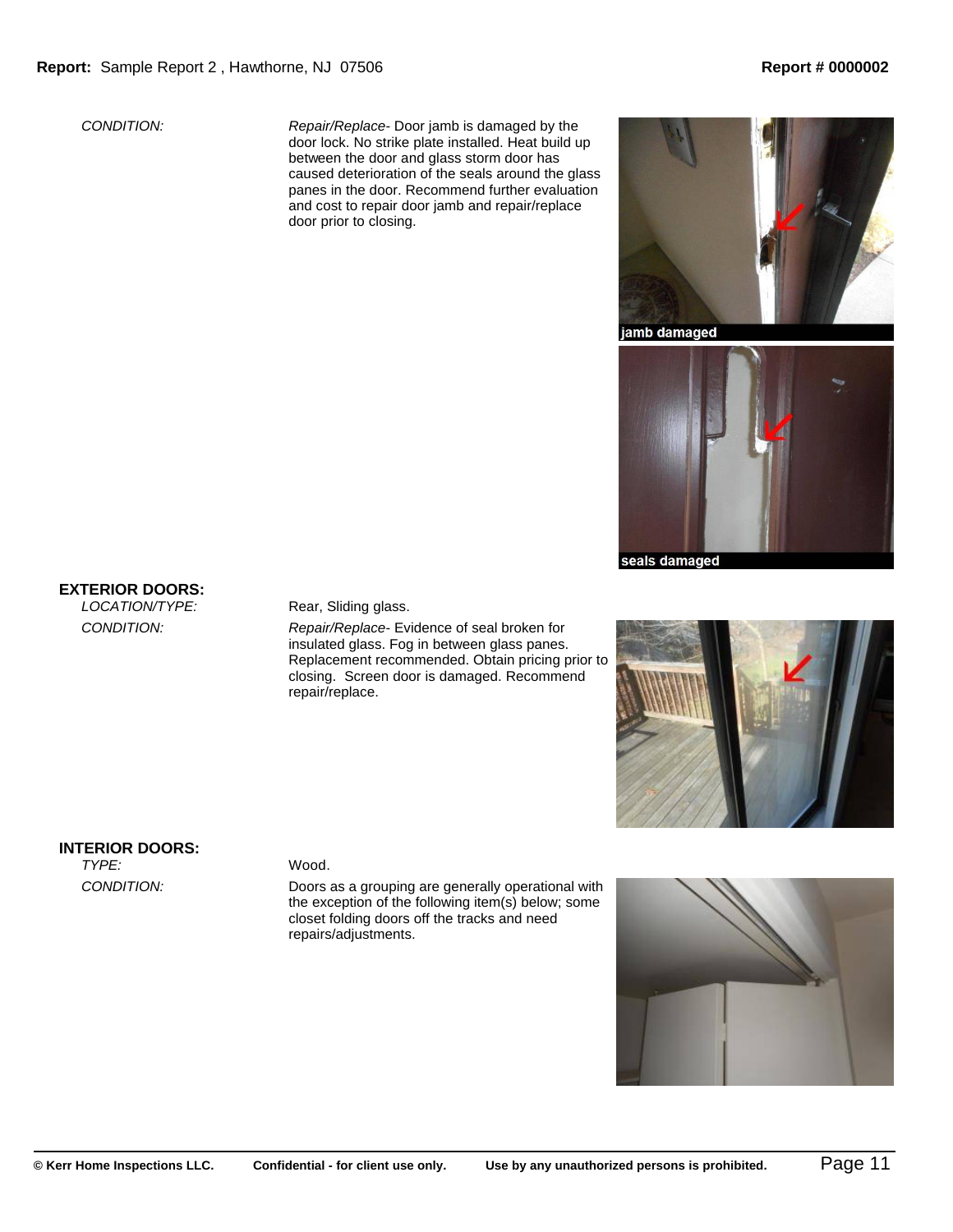# **WINDOWS:**

#### *Pane: It is beyond the scope of this inspection to verify the integrity of the thermo-seals.* Every effort was made to identify them when possible.

STYLE: Sliding.

*CONDITION: Repair/Replace*- A representative sampling was taken. Windows as a grouping are generally in need of repairs. Evidence of seals broken for insulated glass on at least 3 windows. Fog in between glass panes. Replacement recommended. Sliding windows are difficult to operate. Repairs/adjustments needed. Recommend further evaluation and cost to repair/replace by a professional window contractor prior to closing.





*SCREENS:* Windows are missing screens. Recommend replacing.

| <b>INTERIOR WALLS:</b>        |                                                                                                                                                                                                                                                                                                                                                                                                            |
|-------------------------------|------------------------------------------------------------------------------------------------------------------------------------------------------------------------------------------------------------------------------------------------------------------------------------------------------------------------------------------------------------------------------------------------------------|
| TYPE:                         | Drywall.                                                                                                                                                                                                                                                                                                                                                                                                   |
| CONDITION:                    | Serviceable, Typical cracks noted.                                                                                                                                                                                                                                                                                                                                                                         |
| <b>WALL CAVITY:</b>           | The insides of the wall cavities were NOT evaluated. We are limited to visual signs on the outer<br>wall surfaces and cannot see through the walls to detect concealed water damage, concealed<br>molds, concealed wood destroying insect damage, concealed wood destroying organism activity,<br>or any other concealed conditions inside the walls. = WE DO NOT PERFORM DESTRUCTIVE<br><b>DISCOVERY.</b> |
| <i><b>INSULATION:</b></i>     | Cannot determine if there is insulation or not in the wall cavities.                                                                                                                                                                                                                                                                                                                                       |
| <b>CEILINGS:</b>              |                                                                                                                                                                                                                                                                                                                                                                                                            |
| TYPE:                         | Drywall.                                                                                                                                                                                                                                                                                                                                                                                                   |
| CONDITION:                    | Serviceable, Typical cracks noted.                                                                                                                                                                                                                                                                                                                                                                         |
| <i><b>SMOKE DETECTORS</b></i> | Smoke and carbon monoxide detectors are not part of this inspection. Recommend installing<br>these detectors in the locations required by local authorities.                                                                                                                                                                                                                                               |
| <b>FLOORS:</b>                |                                                                                                                                                                                                                                                                                                                                                                                                            |
| TYPE:                         | ceramic tile, carpeting, wall to wall and/or area rugs. No inspection is made under area rugs or<br>carpets.                                                                                                                                                                                                                                                                                               |
| CONDITION:                    | General condition is serviceable. Rugs are worn and stained in areas.                                                                                                                                                                                                                                                                                                                                      |

# **CLOSETS:**<br>CONDITION:

Some closets missing lights. Consider installing on wall above door using florescent lighting.

### **STAIRS & HANDRAILS/RAILINGS:**

*CONDITION: Needs Attention*- Recommend installing handrail and balusters on the open side of the stairways for child safety.

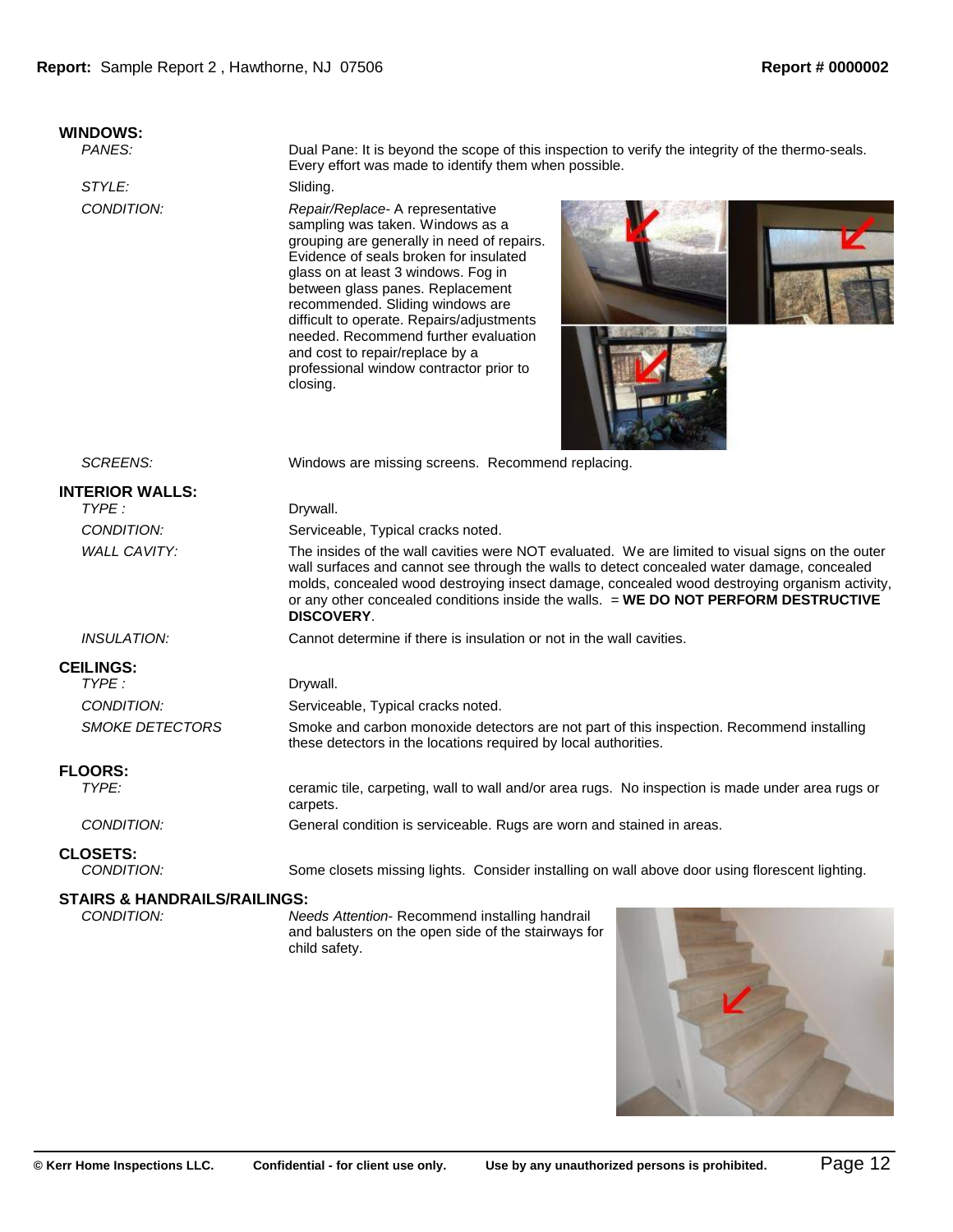# **FIREPLACE/WOOD STOVE #1:**<br>TYPE OF UNIT:

Prefabricated metal fireplace.



| <b>OVERALL CONDITION:</b> | Serviceable.                                                                 |
|---------------------------|------------------------------------------------------------------------------|
| <b>TYPE OF FUEL:</b>      | Wood.                                                                        |
| FIREBOX CONDITION:        | Serviceable, Fire box is dirty, ashes and debris present. Not fully visible. |
| DAMPFR:                   | Damper is operational.                                                       |
| <b>FIRE SCREEN:</b>       | The recommended safety screen is installed.                                  |
| <b>FIRE DOORS:</b>        | Fire doors are not installed.                                                |
|                           | COMBUSTIBLE CLEARANCE: Clearance to combustibles is sufficient.              |
| <b>HEARTH EXTENSION:</b>  | Adequate for this size firebox opening.                                      |



*FLUE:* The internal elements of the chimney (flues/dampers/liners, etc) could not be fully evaluated at the time of inspection. Since these areas are concealed and fall outside the scope of this inspection, consultation with a CSIA Certified Chimney Inspector is advised to conduct a Level II internal camera evaluation of the Chimney flue(s) prior to closing. In older chimneys, the presence of internal defects and/or fire hazards may be present.

It is important to monitor the buildup of creosote in chimney flues for wood burning units to prevent chimney fires. Recommend calling a licensed chimney sweep to scope/evaluate and clean.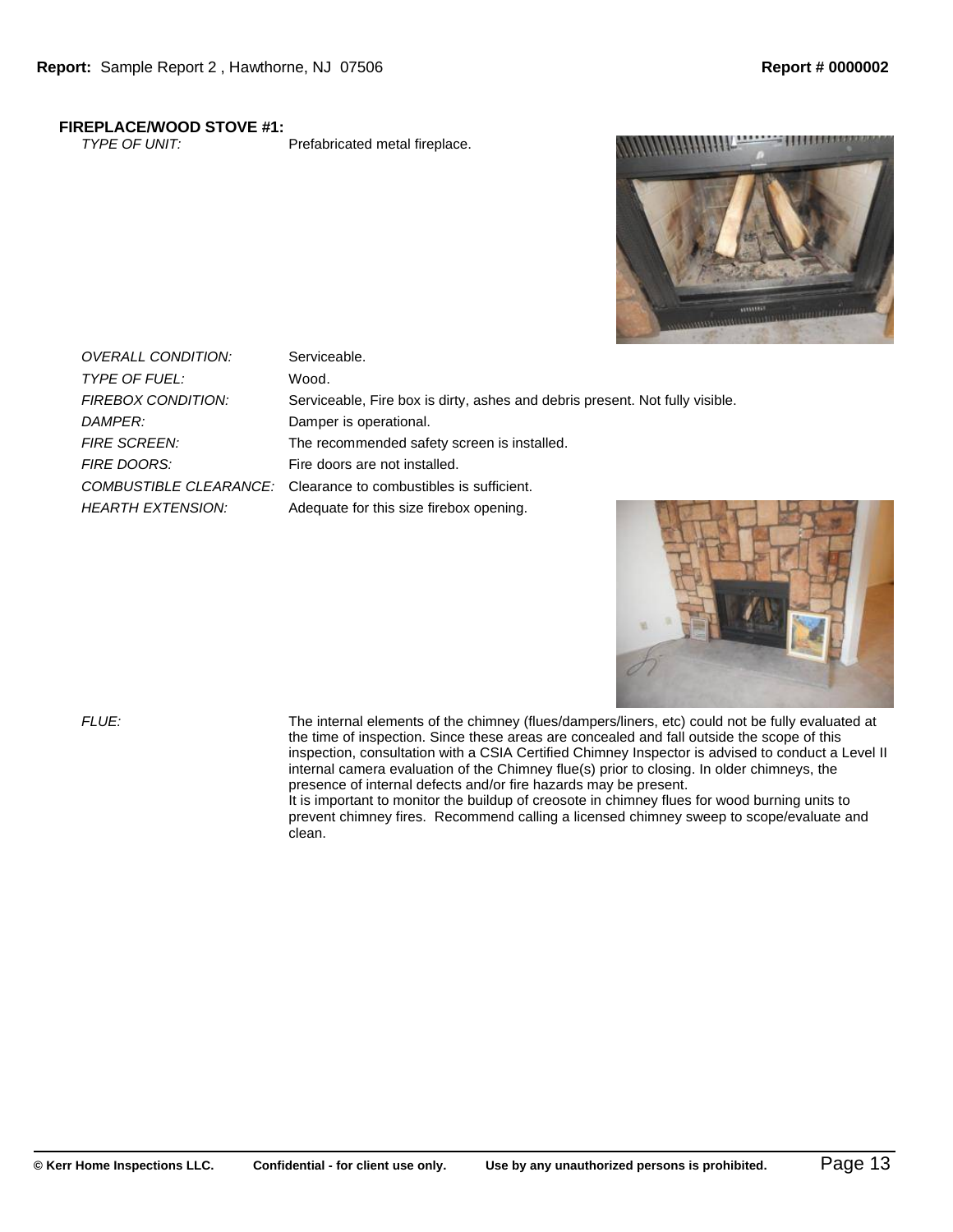# **BATHROOMS**

EXPLANATION/DISCLAIMER

Major deficiencies in bathrooms can be due to inadequate or improperly used ventilation. It is strongly advised that if exhaust fans are in place, use them. If windows are in bathrooms, use them. Shower pans are visually checked for leakage, but leaks often do not show except when the shower is in actual use. Very minor imperfections can allow water to get into the wall or floor areas and cause damage. Proper ongoing maintenance is required in baths. All repairs and upgrades should be performed by a licensed and insured plumber.

# **BATHROOM # 1**

| BATH LOCATION:                      | Downstairs.                                                                                                                                                                                                                                                                                 |
|-------------------------------------|---------------------------------------------------------------------------------------------------------------------------------------------------------------------------------------------------------------------------------------------------------------------------------------------|
| <b>FIXTURES:</b>                    | Toilet, Sink.                                                                                                                                                                                                                                                                               |
| CONDITION OF SINK(S):               | The following problems were noted at the<br>sink faucet: Low water volume is noted,<br>The following problems were noted at the<br>sink drain: Handyman type drain<br>connectors. A licensed plumber should be<br>called to make further evaluation and<br><b>D</b> 1<br>repairs as needed. |
| CONDITION OF TOILET:                | Serviceable.                                                                                                                                                                                                                                                                                |
| <b>FLOOR</b><br>COVERING/CONDITION: | Ceramic tile. Serviceable.                                                                                                                                                                                                                                                                  |
| WALL/CEILING COVERING:              | Walls are, Drywall, Condition: Serviceable, Ceilings are, Drywall. Condition: Serviceable.                                                                                                                                                                                                  |
| <b>ELECTRIC</b>                     | Serviceable. Outlet(s) are GFI protected.                                                                                                                                                                                                                                                   |
| <b>BATH VENTILATION:</b>            | Serviceable, Exhaust fan noted.                                                                                                                                                                                                                                                             |
|                                     |                                                                                                                                                                                                                                                                                             |

### **BATHROOM # 2**

| Between bedrooms.                                          |
|------------------------------------------------------------|
| Toilet, Sink, Bath tub with shower, Jacuzzi type bath tub. |
| Serviceable.                                               |
| Serviceable.                                               |
| Serviceable, Jets on jacuzzi type tub serviceable.         |
|                                                            |



*FLOOR COVERING/CONDITION:*

*TUB/SHOWER AREAS:* Tub and shower areas serviceable. Caulk and seal all tub and shower areas as a precaution. Ceramic tile. Serviceable.

*WALL/CEILING COVERING:* Walls are, Drywall, Condition: Serviceable, Ceilings are, Drywall. Condition: Serviceable. *ELECTRIC* Serviceable. Outlet(s) are GFI protected. *BATH VENTILATION:* Serviceable, Exhaust fan noted.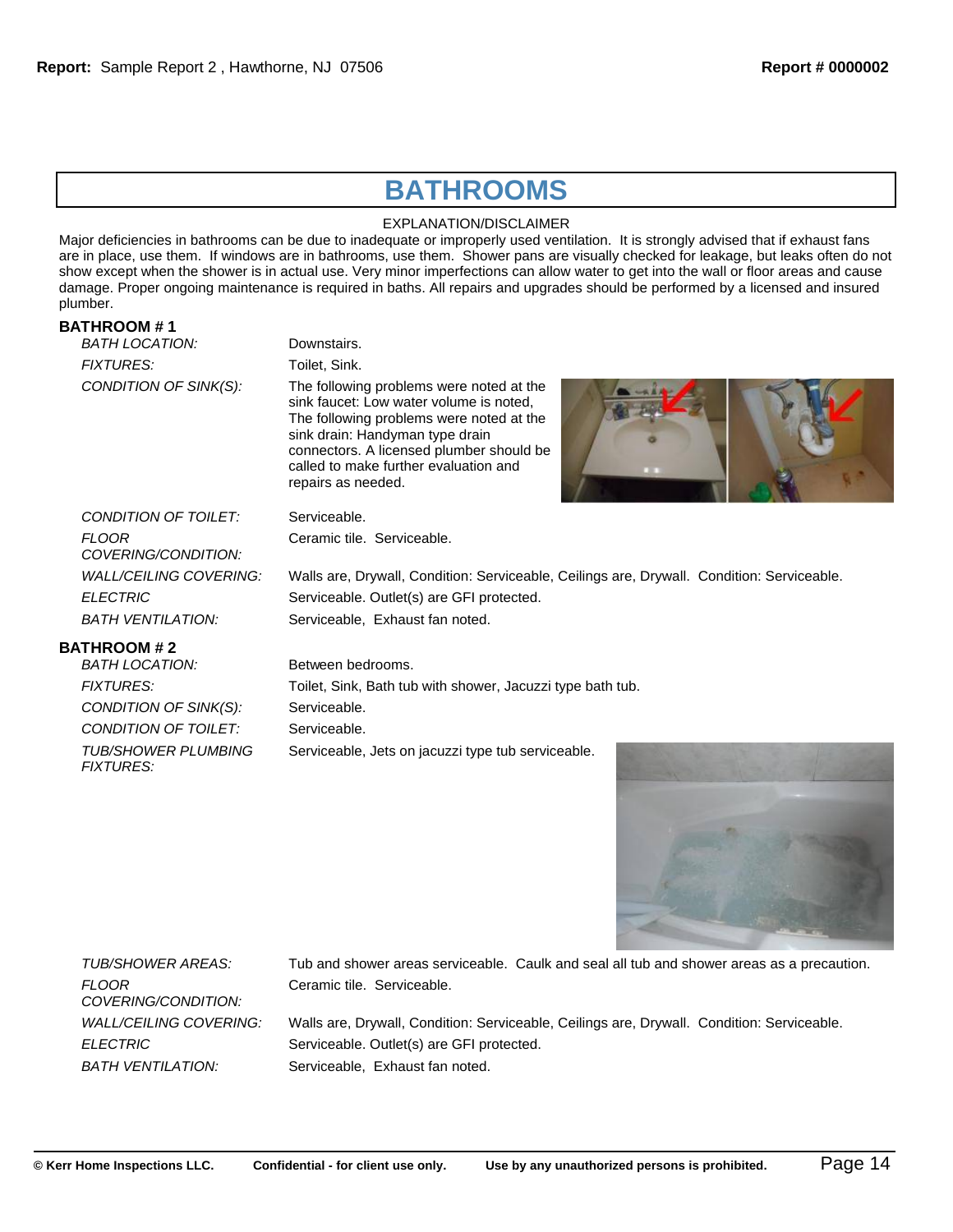| <b>BATHROOM#3</b>                   |                                                                                            |
|-------------------------------------|--------------------------------------------------------------------------------------------|
| BATH LOCATION:                      | Main floor.                                                                                |
| <b>FIXTURES:</b>                    | Toilet, Sink.                                                                              |
| CONDITION OF SINK(S):               | Serviceable.                                                                               |
| CONDITION OF TOILET:                | Serviceable.                                                                               |
| <b>FLOOR</b><br>COVERING/CONDITION: | Ceramic tile. Serviceable.                                                                 |
| WAI LCEILING COVERING:              | Walls are, Drywall, Condition: Serviceable, Ceilings are, Drywall. Condition: Serviceable. |
| <b>ELECTRIC</b>                     | Serviceable. Outlet(s) are GFI protected.                                                  |
| BATH VENTILATION:                   | Serviceable, Exhaust fan noted.                                                            |
|                                     |                                                                                            |

# **KITCHEN - APPLIANCES**

### EXPLANATION/DISCLAIMER

Appliance testing is limited to the kitchen range and oven to determine operation of burners or heating elements. Dishwashers are generally not tested, they are only checked to determine water supply and drainage. Ground fault interrupters (GFI'S) are required in all damp or wet locations, such as: on all kitchen counters; laundry rooms; garages and utility rooms. GFI'S should be tested monthly to insure that they are functioning properly.

## **KITCHEN:**

*LOCATION:*



*SINK TYPE:* Porcelain.

*SINK CONDITION: Repair/Replace*- Leak noted at faucet. Recommend repair/replace. A licensed plumber should be called to make further evaluation and repairs as needed.



leaking faucet noted

*RANGE/COOK TOP:* Gas, No tested. Power was not on to the stove/oven. Could be caused by the tripped circuit breaker. Recommend repair and testing prior to closing. *EXHAUST FAN:* Stove hood, Re-circulates air through a filter. Filters need to be cleaned on a regular basis to work effectively. **FAN CONDITION:** Serviceable. *REFRIGERATOR:* Did not evaluate. The evaluation of a refrigerator/freezer/ice maker is beyond the scope of this inspection. Check operation of unit during final walkthrough.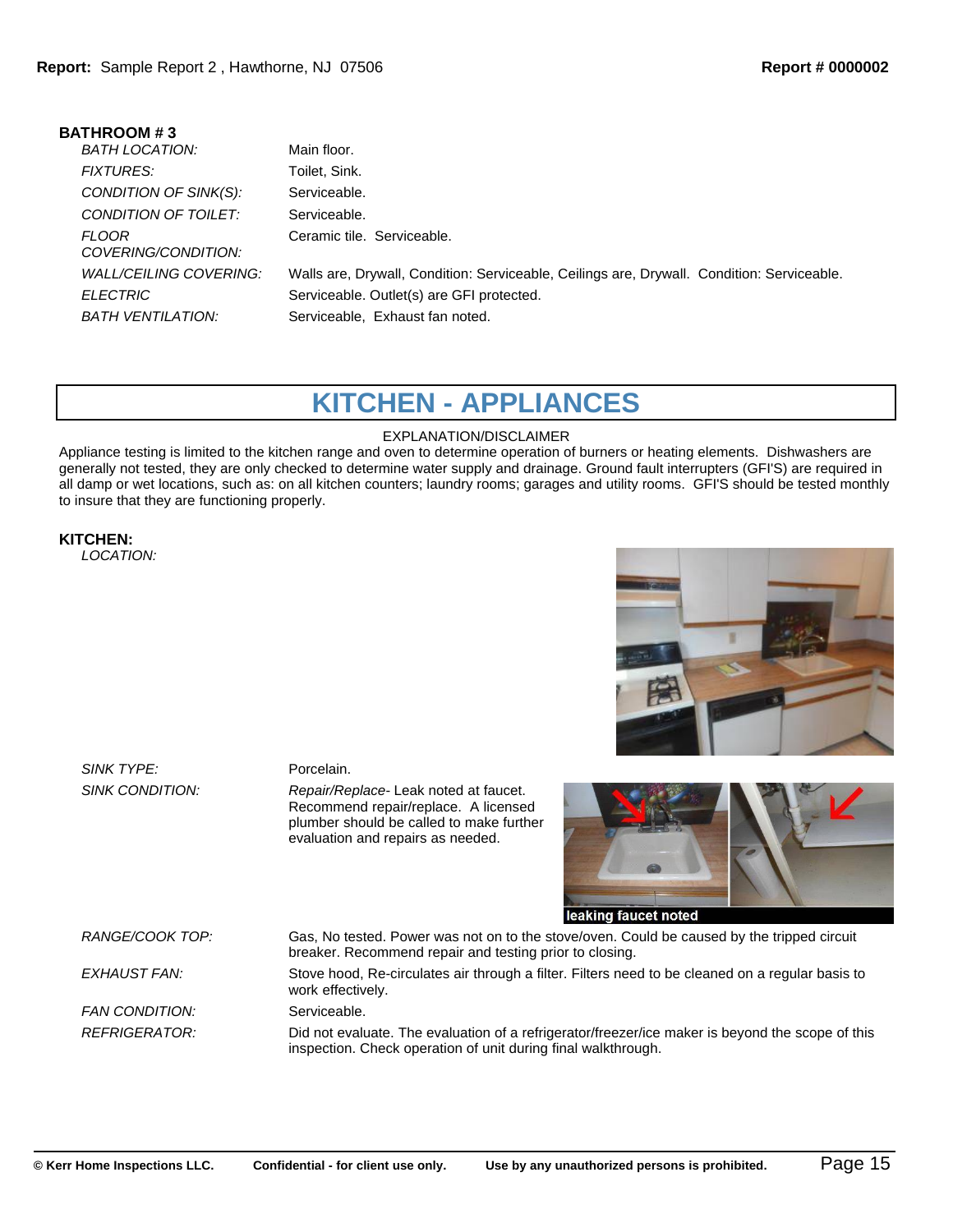*DISHWASHER: Repair/Replace*- Dishwasher is leaking from the door. Recommend repair/replace by qualified professional, tradesman, or service technician. Older model appliance. Anticipate upgrade.



*GARBAGE DISPOSAL:* None installed. *BUILT-IN MICROWAVE:* None. *FLOOR COVERING TYPE:* Ceramic tile. *FLOOR COVERING CONDITION:*

*COUNTERS:* Counters are Formica (plastic laminate), Serviceable, with moderate to heavy wear. CABINETS: Serviceable, Moderate to heavy wear noted.

Floor has a few cracked or damaged tiles. Recommend repair/replace damaged tiles.



SWITCHES/FIXTURES/OUTLE Outlets serving the kitchen countertops are not GFCI protected. This is a safety concern. Some *TS:* outlets not working. Could be due to tripped circuit breaker in panel. Recommend further evaluation and repair by a licensed electrician.

# **LAUNDRY/APPLIANCES/SINK**

### EXPLANATION/DISCLAIMER

Laundry appliances are generally not tested or moved during the inspection and the condition of any walls or flooring hidden by them cannot be judged. Drain lines and water supply valves may be subject to leaking if turned on. Recommend obtaining any available appliance operation manuals at closing.

# **LAUNDRY/MAIN:**

*LOCATION:* 2nd. floor area.

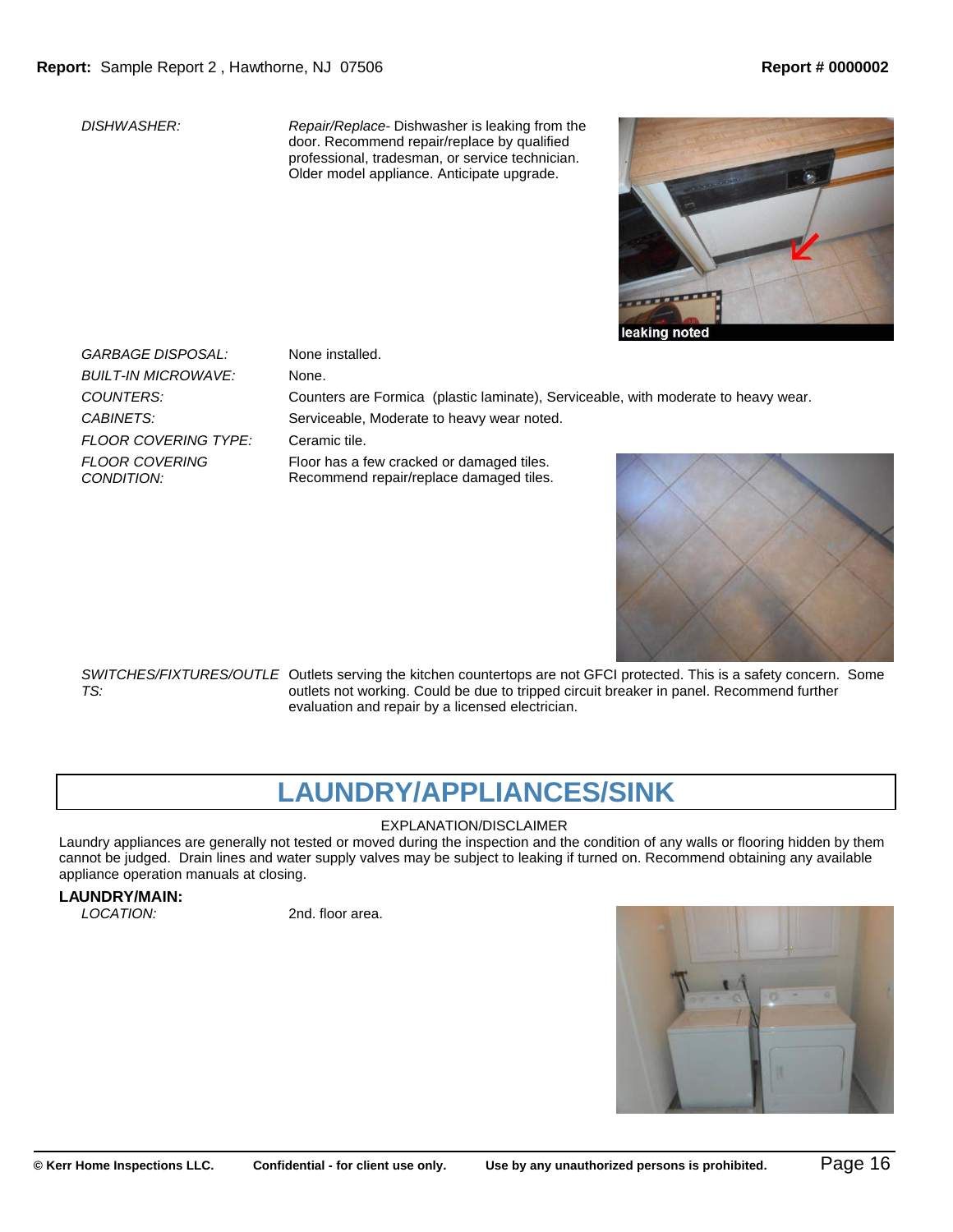*WASHING MACHINE:* Washing machine installed. Did Not Evaluate. The evaluation of washing machines is beyond the scope of this evaluation.

*WASHER HOOK UPS:* Did not test. Recommend the installation of metal braided supply hoses to the washer to reduce possible ruptures to the lines and considerable water damage to the surrounding area.



*WASHER DRAIN:* Serviceable. Washer drains into a standpipe and trap to the sewer system. This is the preferred method. *DRYER:* Gas dryer installed. Did not test, evaluation of the performance of the dryer is beyond the scope of this inspection. *DRYER HOOK UPS:* Gas hook-up provided for dryer, 110 volt electric outlet provided for gas dryer. GAS HOOK-UP: Serviceable. An easy to operate hand shut-off valve is properly installed on the gas line. *FLEXIBLE CONNECTOR:* A flexible gas line is installed. *DRYER VENT:* Vent is provided for dryer. Termination of this vent is not visible. Recommend regular cleaning of the dryer vent to prevent lint build up which can be a fire hazard. Recommend solid vent pipe taped not screwed at the joints. *FLOOR DRAIN:* Drip pan installed under washer. Floor drain unknown.



*LAUNDRY ELECTRICAL:* Serviceable.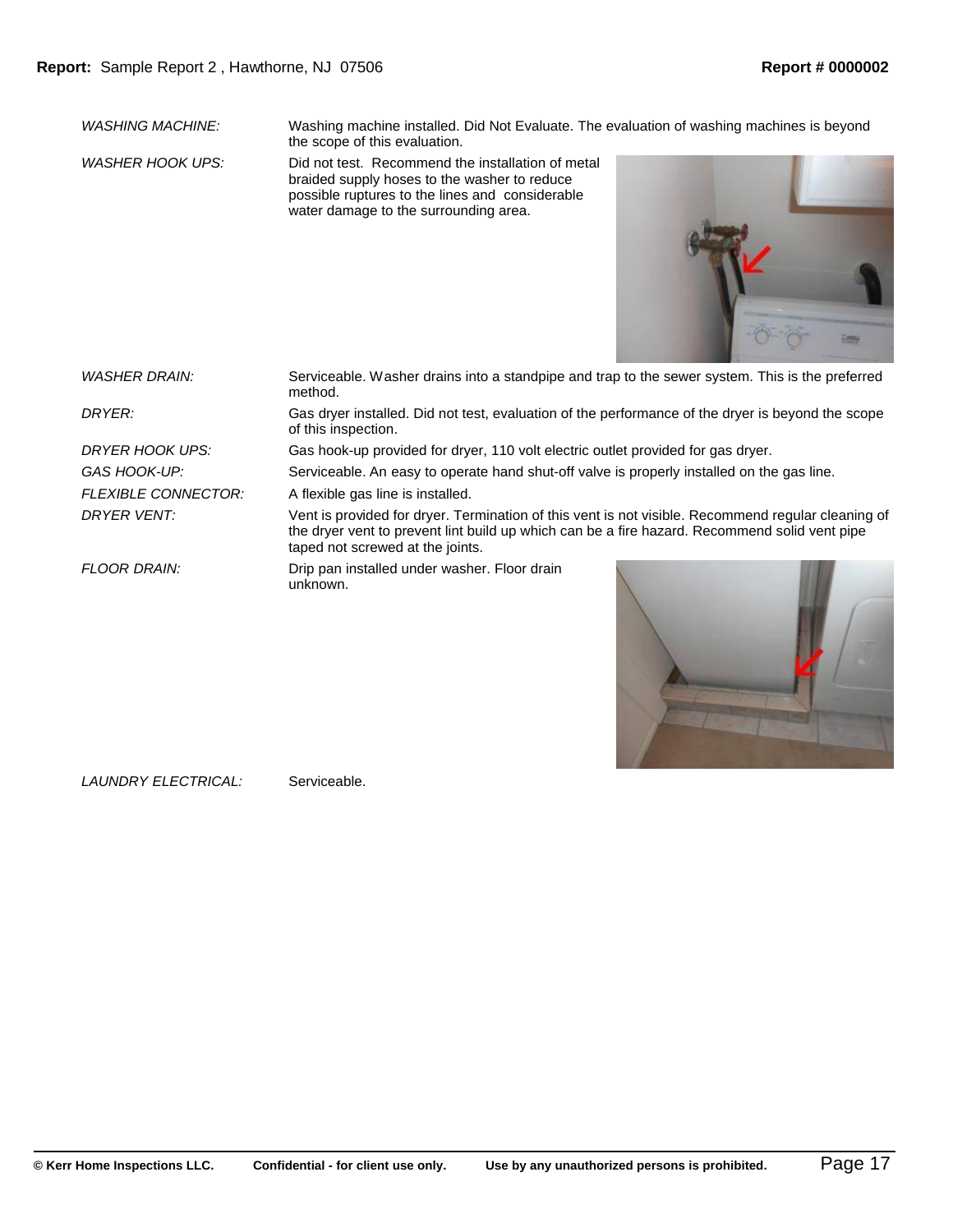# **PLUMBING**

#### EXPLANATION/DISCLAIMER

There is always a possibility of future drain blockages and new leaks which did not exist or were not evident at the time of the inspection. DRINKING WATER: It is suggested that as a normal practice let water run for 45 seconds or more before drinking or using for general use if has been dormant for several hours. This is applicable to all types of water systems. Recently, the Environmental Protection Agency (EPA) cited lead as one of the most common and potentially dangerous drinking water contaminants in the United States. It is suggested that the water be tested for lead contamination if any of the following conditions exist in the building; If there is copper piping in the building and if the building was constructed prior to 1986 when lead solder was still used on pipe connections. Also if there is a lead service entrance line to the house. Hot water should not be used for cooking or drinking. An alternative recommended by professionals is to install an under sink water filter or using bottled water for drinking and cooking. Water quality or hazardous materials (lead) testing is available from licensed local testing labs. All underground piping related to water supply, waste, or sprinkler use are excluded from this inspection. Leakage or corrosion in underground piping cannot be detected by a visual inspection.

### **PLUMBING SYSTEM:**

| <b>GENERAL CONDITION:</b>  | Serviceable.                                                                          |
|----------------------------|---------------------------------------------------------------------------------------|
| <b>FUEL SUPPLY SYSTEM:</b> | Natural gas. Meter located on the exterior.                                           |
| GAS SUPPLY LINES:          | The gas piping in the house is predominantly steel (black pipe).                      |
| WATER SERVICE SUPPLY:      | Public, city, town or group/association supplied.                                     |
| MAIN SHUTOFF LOCATION:     | The main interior water shutoff valve is located in<br>the ground level service area. |



| <i>WATER MAIN TYPE/SIZE:</i>     | The portion viewed was Copper. Main line is 3/4" in diameter.                                                                                                                                 |
|----------------------------------|-----------------------------------------------------------------------------------------------------------------------------------------------------------------------------------------------|
| WATER MAIN CONDITION:            | Serviceable- No active leakage is noted at this time. Monitor for any future leakage.                                                                                                         |
| FUNCTIONAL WATER FLOW:           | Serviceable.                                                                                                                                                                                  |
| SUPPLY PIPING TYPE:              | Supply lines which are not visible are not part of these conclusions. The following type(s) of<br>water supply piping was identified: The supply piping in the house is predominantly copper. |
| SUPPLY PIPING CONDITION:         | General condition is serviceable. Limited viewing however.                                                                                                                                    |
| <b>FUNCTIONAL DRAINAGE:</b>      | Functional drainage appears serviceable. Checked at multiple fixtures.                                                                                                                        |
| DRAIN/WASTE PIPING TYPE:         | Waste pipes which are not visible are not part of these conclusions. The following type(s) of<br>waste/drain piping was identified: Plastic/PVC.                                              |
| DRAIN/WASTE PIPING<br>CONDITION: | General condition is serviceable. Limited viewing however.                                                                                                                                    |
| <b>VENT PIPING CONDITION:</b>    | Visible areas of plumbing vent system appears serviceable. Most of the vent system is hidden<br>from view.                                                                                    |
| WATER HEATER:                    |                                                                                                                                                                                               |
| TYPE:                            | Gas.                                                                                                                                                                                          |
| SIZE:                            | 40 Gallons.                                                                                                                                                                                   |
| LOCATION:                        | Ground level utility area.                                                                                                                                                                    |
| APPROXIMATE AGE:                 | 10 years old. Normal lifespan for a water heater is approximately 10-12 years. Unit has                                                                                                       |

reached/exceeded it's normal lifespan. Anticipate replacement in the near future.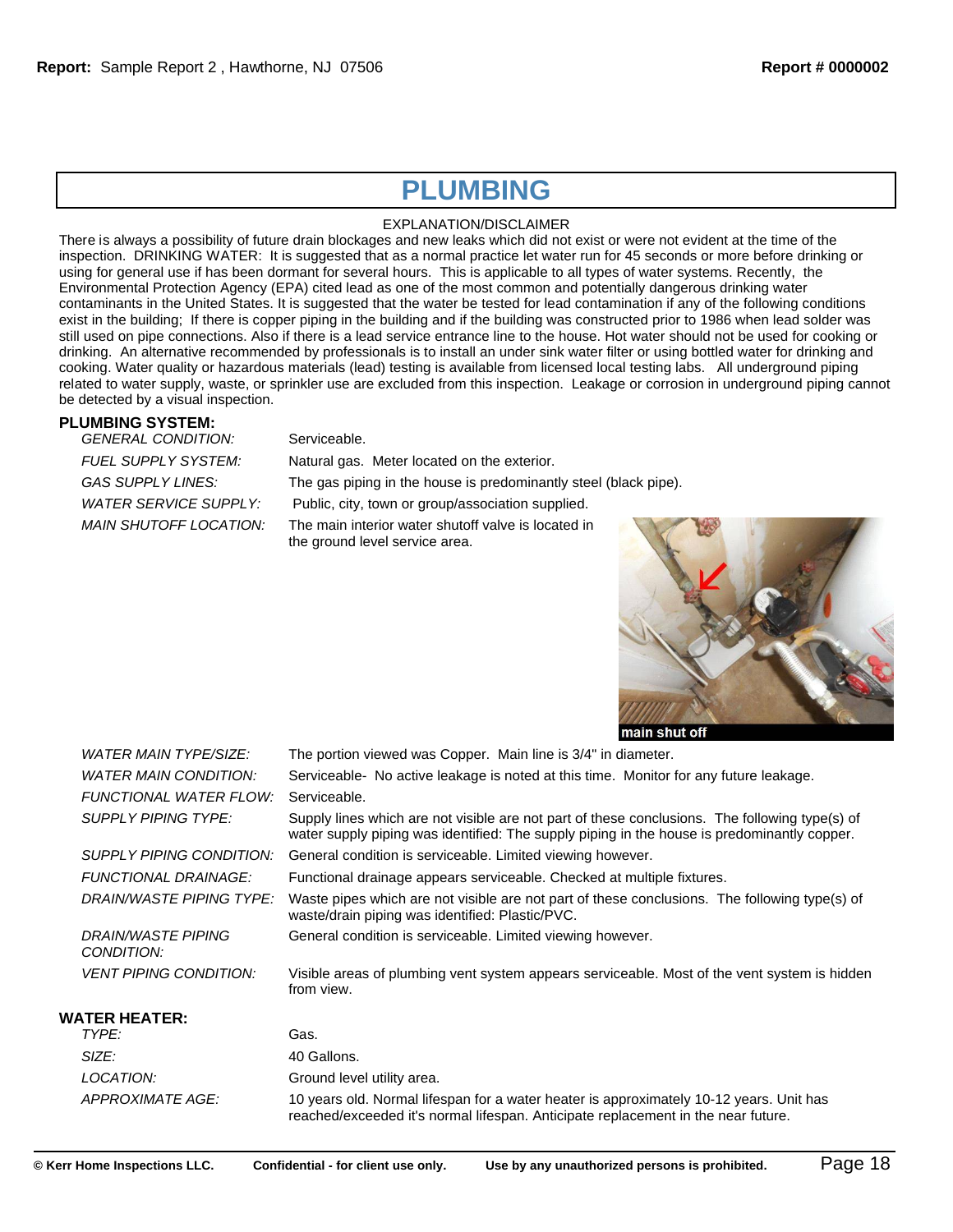*VISUAL CONDITION/OPERATION:* Serviceable.



*VENT CONDITION/ CLEARANCE TO COMBUSTIBLES:*

Serviceable.

*GAS SUPPLY LINE:* Shut off and drip leg in place. Recommend replacing the flexible gas supply line with black hard piping as is required by most local authorities.



*TEMP/PRES RELIEF VALVE:* Temperature/Pressure relief valve and discharge pipe noted, not tested. *FLOOR DRAIN/DRIP PAN:* Consider installing a drip pan with a leak alarm at the floor to warn of any possible leak occurring. This may help reduce any possible damage to the surrounding area.

## **GENERAL COMMENTS:**

*COMMENTS:* Recommend contacting a licensed and insured plumber to make any repairs or upgrades.

# **HEATING**

#### HVAC EXPLANATION/DISCLAIMER

Some furnaces are designed in such a way that inspection is almost impossible. The inspector can only readily open access panels provided by the manufacturer or installer for routine homeowner maintenance, and will not operate components when weather conditions or other circumstances apply that may cause equipment damage. The inspector does not light pilot lights or ignite or extinguish solid fuel fires, nor are safety devices tested by the inspector. The inspector is not equipped to inspect furnace heat exchangers for evidence of cracks or holes, or inspect concealed portions of evaporator and condensing coils, heat exchanger or firebox, electronic air filters, humidifiers and de-humidifiers, ducts and in-line duct motors or dampers, as this can only be done by dismantling the unit. This is beyond the scope of this inspection.

## **HEATING SYSTEM:**

| <b>HEATING AREA:</b>                            | Whole house.                       |
|-------------------------------------------------|------------------------------------|
| LOCATION OF UNIT:                               | Utility area, ground floor.        |
| BRAND:                                          | Trane.                             |
| SYSTEM TYPE:                                    | Induced draft hot air furnace.     |
| NET CAPACITY/OUTPUT<br>(approx.)                | 70 thousand btu's.                 |
| <b>APPROXIMATE ENERGY</b><br><b>EFFICIENCY:</b> | 80% This is a mid-efficiency unit. |
| ENERGY SOURCE AND                               | Natural Gas.                       |
|                                                 |                                    |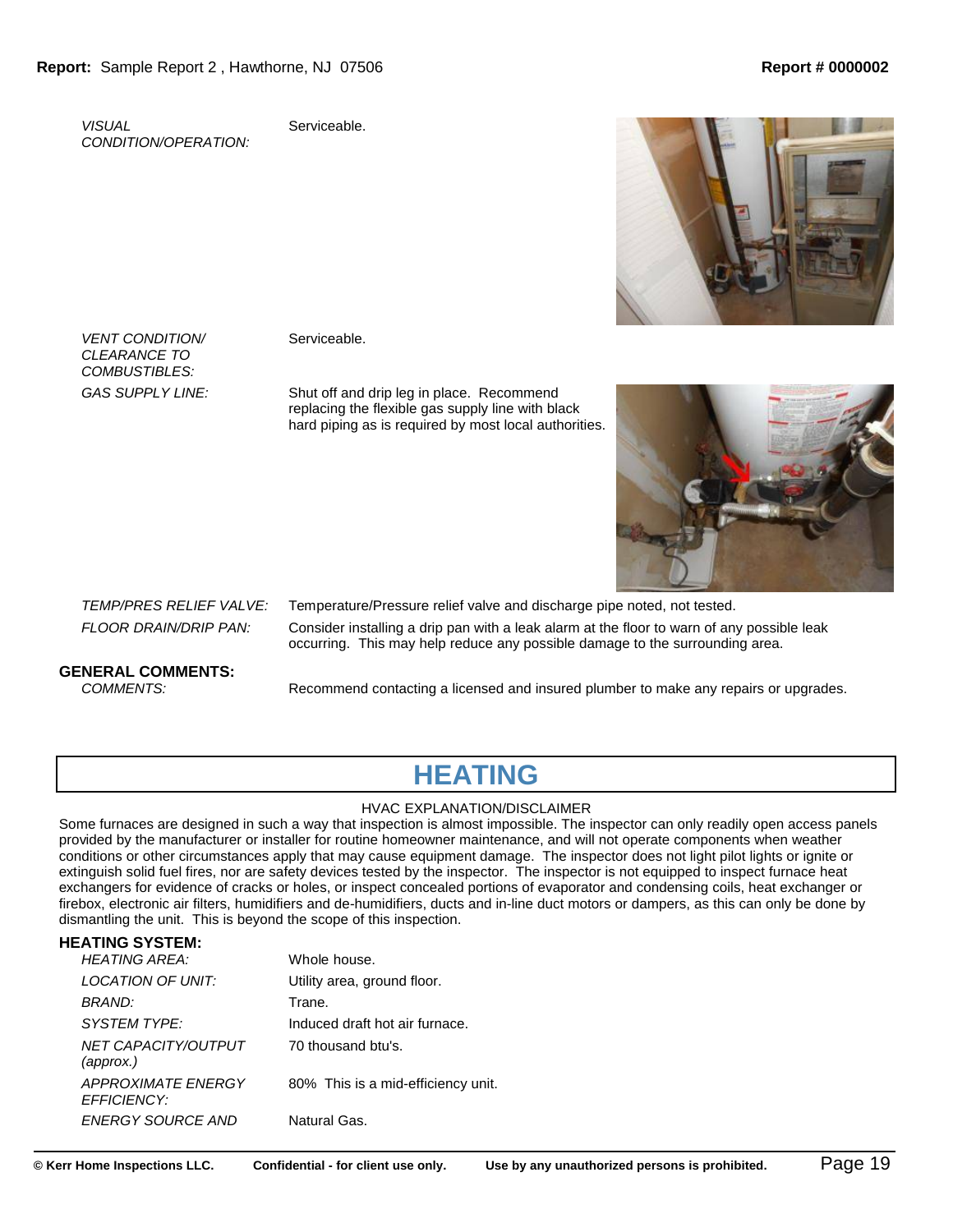*NOTES: APPROXIMATE AGE IN YEARS: NORMAL LIFE OF HEATING UNIT: VISUAL CONDITION/OPERATION:*

30 years old.

Gas-Fired Hot Air......18-20 years.

*Repair/Replace*- Burner flames are yellow/orange with less blue. This may be due to dirty or clogged burner or a heat exchanger problem. Repairs, cleaning, and adjustments needed. Corrosion and flaking noted under the vent connector. This unit has exceeded its normal lifespan. Due to its age further evaluation by a qualified heating professional to verify the integrity of the combustion chamber prior to closing is recommended.



| <b>COMBUSTION CHAMBER:</b>                         | <b>Did Not Evaluate.</b> The complete evaluation of Combustion Chambers/Heat Exchangers is<br>technically exhaustive and is beyond the scope of this evaluation.                                                                                                                                                                                                                                                                                                                                             |
|----------------------------------------------------|--------------------------------------------------------------------------------------------------------------------------------------------------------------------------------------------------------------------------------------------------------------------------------------------------------------------------------------------------------------------------------------------------------------------------------------------------------------------------------------------------------------|
| <b>COMBUSTION AIR/FIRE</b><br>RATING:              | Serviceable.                                                                                                                                                                                                                                                                                                                                                                                                                                                                                                 |
| <b>AIR PLENUM:</b>                                 | Serviceable.                                                                                                                                                                                                                                                                                                                                                                                                                                                                                                 |
| <b>VENTING:</b>                                    | The internal elements of the chimney (flues/dampers/liners, etc) could not be fully evaluated at<br>the time of inspection. Since these areas are concealed and fall outside the scope of this<br>inspection, consultation with a CSIA Certified Chimney Inspector is advised to conduct a Level II<br>internal camera evaluation of the Chimney flue(s) prior to closing. In older chimneys, the<br>presence of internal defects and/or fire hazards may be present. Metal vent to a "B" vented<br>chimney. |
| <b>HEAT DISTRIBUTION TYPE:</b>                     | Ducts to registers.                                                                                                                                                                                                                                                                                                                                                                                                                                                                                          |
| <b>HEAT/AC DUCTS:</b>                              | Ducts used for: Heat and Air Conditioning, Type Viewed: Sheet metal.                                                                                                                                                                                                                                                                                                                                                                                                                                         |
| <b>HEAT DISTRIBUTION</b><br>CONDITION:             | General condition of the heat distribution system appears to be serviceable. The home inspector<br>is not required to determine the adequacy of the heat supply or the distribution balance and does<br>not operate automatic safety controls. A laser non contact thermometer is used to determine the<br>approximate temperature of the heat/air conditioning distribution units in rooms.                                                                                                                 |
| THERMOSTAT(S):                                     | Serviceable- Heating unit responded to the thermostatic/switch controls. One thermostat is<br>noted. This indicates only one zone heat.                                                                                                                                                                                                                                                                                                                                                                      |
| <b>HUMIDIFIER/AIR FILTERS/</b><br><b>CLEANERS:</b> | Replaceable filter noted for this unit. Regular replacement needed.                                                                                                                                                                                                                                                                                                                                                                                                                                          |
| <b>GENERAL SUGGESTIONS:</b>                        | Recommend a service contract be taken to maintain the heating system.                                                                                                                                                                                                                                                                                                                                                                                                                                        |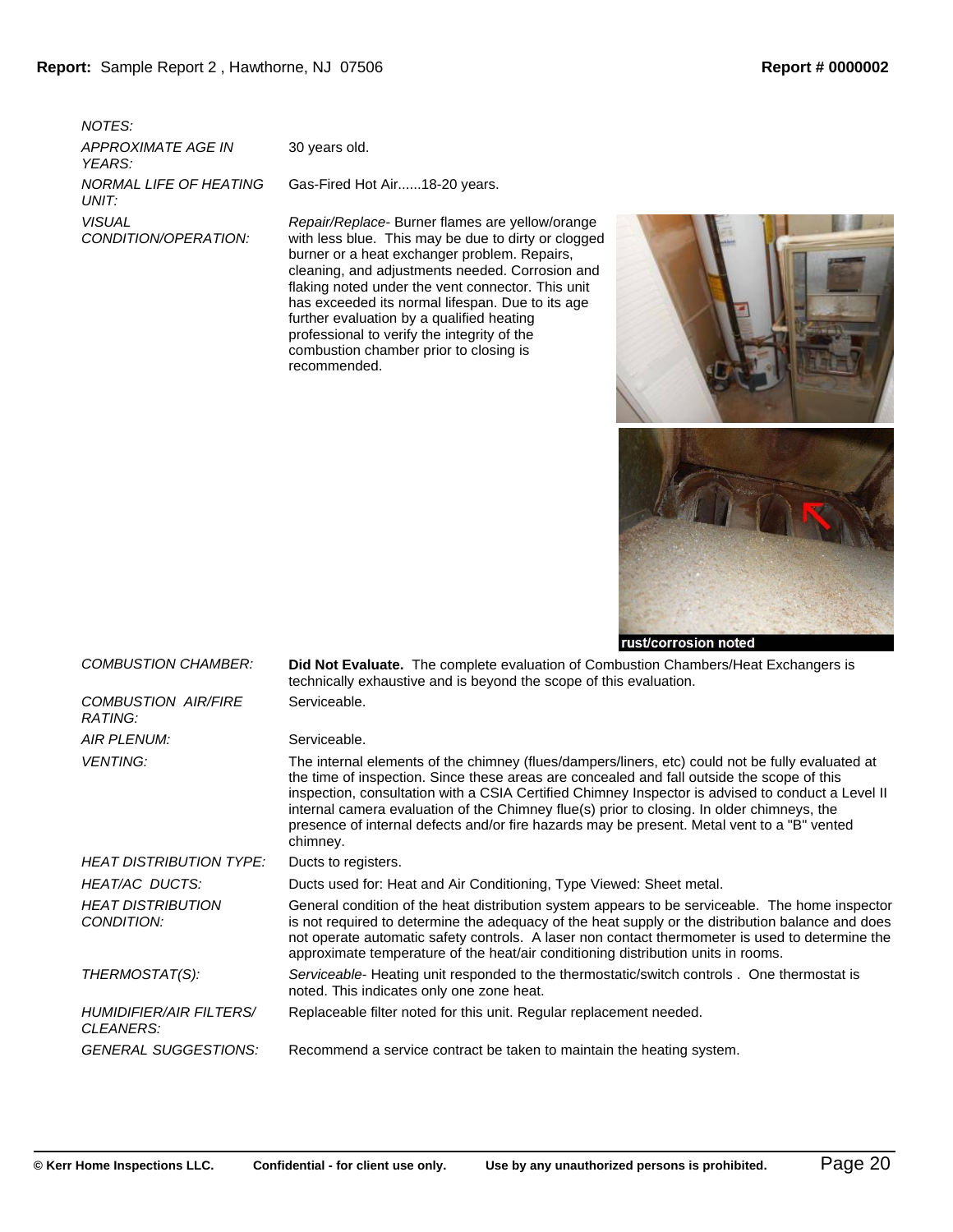# **COOLING**

| <b>AIR CONDITIONING:</b>                     |                                                                                                                                                                                                                                                                                                         |
|----------------------------------------------|---------------------------------------------------------------------------------------------------------------------------------------------------------------------------------------------------------------------------------------------------------------------------------------------------------|
| <b>TYPE SYSTEM:</b>                          | Split system. Condenser unit is separate from the evaporator coil. Evaporator coil is located in<br>the heating unit.                                                                                                                                                                                   |
| COOLING AREA:                                | Whole house.                                                                                                                                                                                                                                                                                            |
| BRAND:                                       | Goodman.                                                                                                                                                                                                                                                                                                |
| <i><b>VISUAL</b></i><br>CONDITION/OPERATION: | Not tested. The circuit breakers to A/C should be on for a minimum of 24 hours and the outside<br>temperature at least 65 degrees for the past 24 hours or an A/C system cannot be operated<br>without possible damage to the compressor. Heat pumps can only be tested in the mode it is<br>operating. |
| LOCATION OF<br>EVAPORATOR/AIR HANDLER:       | Evaporator is part of heating unit.                                                                                                                                                                                                                                                                     |
| <b>LOCATION OF CONDENSER</b><br>UNIT:        | Unit located in the rear of dwelling.                                                                                                                                                                                                                                                                   |
| CONDENSER UNIT:                              | Needs Attention-The compressor unit is not on a<br>level pad. It is recommended that the unit be<br>re-leveled to help prolong the units lifespan.                                                                                                                                                      |



| <b>NORMAL LIFE:</b>                         | Air Conditioning Compressor Normal lifespan is 15 years in this area.                                                                                                                                                                                                                                                                                                                                     |
|---------------------------------------------|-----------------------------------------------------------------------------------------------------------------------------------------------------------------------------------------------------------------------------------------------------------------------------------------------------------------------------------------------------------------------------------------------------------|
| APPROXIMATE CAPACITY OF 2 1/2 ton.<br>UNIT: |                                                                                                                                                                                                                                                                                                                                                                                                           |
| CONDENSATE LINE/DRIP<br>PAN:                | One condensate drip line installed. This is draining to the exterior.                                                                                                                                                                                                                                                                                                                                     |
| THERMOSTAT(S):                              | Same as heat.                                                                                                                                                                                                                                                                                                                                                                                             |
| AIR CONDITIONING DUCTS:                     | Same as heat.                                                                                                                                                                                                                                                                                                                                                                                             |
| <b>COOLING DISTRIBUTION</b><br>CONDITION:   | Not tested. NOTE: lower air volume noted at the upper floor vents than at the main and lower<br>floor vents. While this may not present a noticeable problem during the heating mode, in the<br>cooling mode it may not feel like it is adequately cooling the upper floor. Consideration should be<br>given to having the distribution system evaluated by a qualified HVAC contractor prior to closing. |
| <b>FILTERS:</b>                             | Same as heat.                                                                                                                                                                                                                                                                                                                                                                                             |
| <b>GENERAL SUGGESTIONS:</b>                 | Recommend a service contract be taken to maintain the cooling system.                                                                                                                                                                                                                                                                                                                                     |
|                                             |                                                                                                                                                                                                                                                                                                                                                                                                           |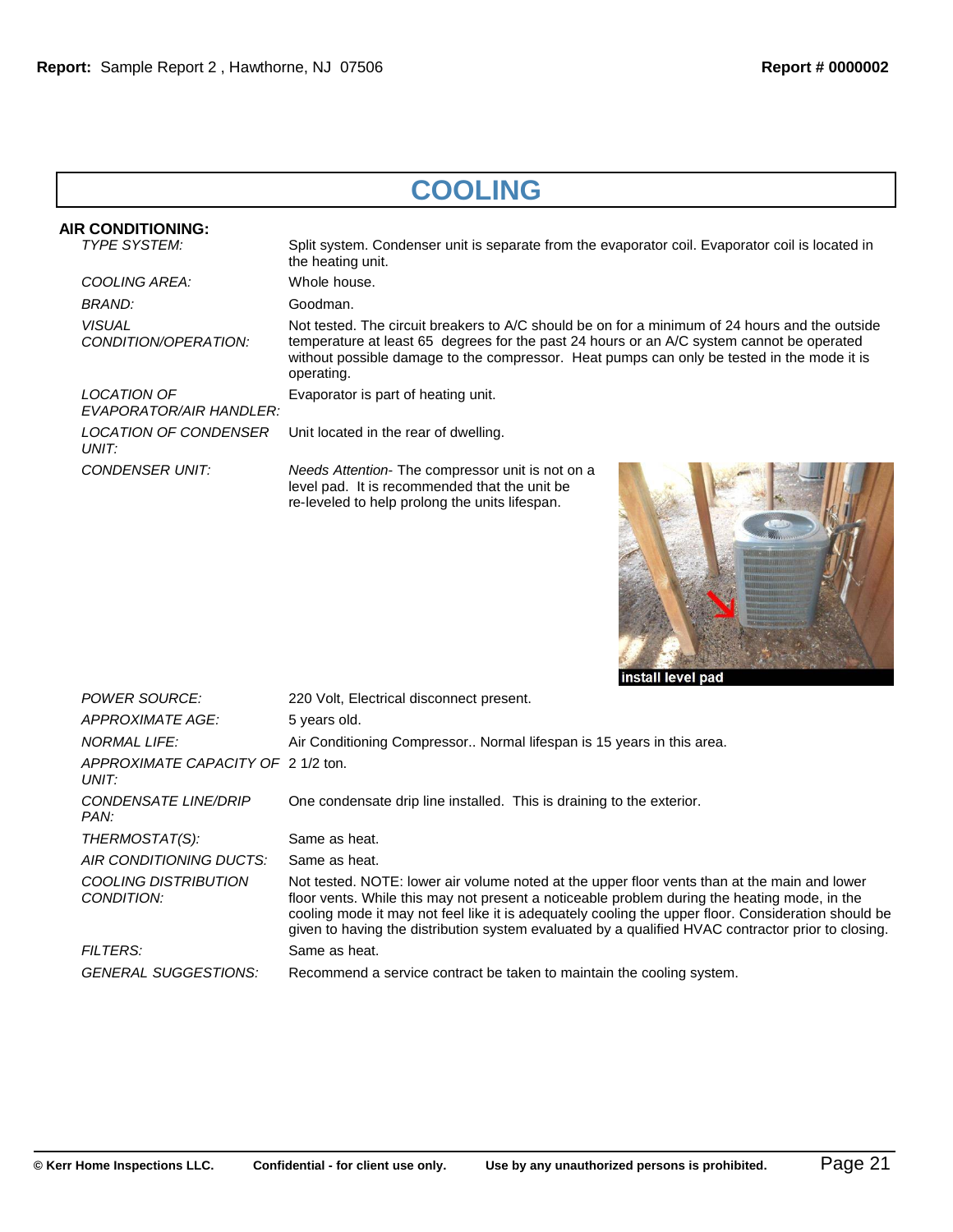# **ELECTRICAL SYSTEM**

### EXPLANATION/DISCLAIMER

Any electrical repairs attempted by anyone other than a licensed electrician should be approached with caution. The power to the entire house should be turned off prior to beginning any repair efforts, no matter how trivial the repair may seen. Inoperative light fixtures often lack bulbs or have dead bulbs installed. Light bulbs are not changed during the inspection, due to time constraints. Smoke and Carbon Monoxide detectors should be installed and tested regularly. Contact the local fire safety inspector for location and proper operation of detectors in your community.

### **MAIN DISTRIBUTION PANEL:**

| <b>OVERLOAD PROTECTION:</b>         | Circuit breakers.                                                                                                                                                                                                                                                                                                                                                                                                                                                                                                                                                                                                                                          |
|-------------------------------------|------------------------------------------------------------------------------------------------------------------------------------------------------------------------------------------------------------------------------------------------------------------------------------------------------------------------------------------------------------------------------------------------------------------------------------------------------------------------------------------------------------------------------------------------------------------------------------------------------------------------------------------------------------|
| <b>SERVICE</b><br>AMPERAGE/VOLTAGE: | 100 amps-120/240 volts. A house which has a gas range, water heater, clothes dryer and<br>central air conditioning along with the usual lighting and small appliances needs this as a<br>minimum.                                                                                                                                                                                                                                                                                                                                                                                                                                                          |
| <b>SERVICE: TYPE MATERIAL:</b>      | Aluminum.                                                                                                                                                                                                                                                                                                                                                                                                                                                                                                                                                                                                                                                  |
| SERVICE PANEL LOCATION:             | Garage.                                                                                                                                                                                                                                                                                                                                                                                                                                                                                                                                                                                                                                                    |
| <b>SERVICE PANEL</b><br>CONDITIONS: | General condition is serviceable. Needs<br>Attention- One of the circuit breakers in<br>the panel was tripped. Inspector does not<br>H<br>reset tripped breakers due to safety<br>concerns. Recommend further evaluation<br>and repair if necessary by a licensed<br>electrician.<br>breaker tripped                                                                                                                                                                                                                                                                                                                                                       |
| <i>HOUSE GROUND</i><br>CONNECTION:  | Water pipe, Serviceable.                                                                                                                                                                                                                                                                                                                                                                                                                                                                                                                                                                                                                                   |
| <b>PANEL LABELING:</b>              | The electrical distribution panel is not adequately labeled. The circuits should be labeled<br>according to use                                                                                                                                                                                                                                                                                                                                                                                                                                                                                                                                            |
| <b>ELECTRICAL SYSTEM:</b>           |                                                                                                                                                                                                                                                                                                                                                                                                                                                                                                                                                                                                                                                            |
| CIRCUITS:                           | Marginal amount for a house of this size.                                                                                                                                                                                                                                                                                                                                                                                                                                                                                                                                                                                                                  |
| <b>BRANCH WIRING TYPE:</b>          | Romex(non Metallic) branch wiring.                                                                                                                                                                                                                                                                                                                                                                                                                                                                                                                                                                                                                         |
|                                     | BRANCH CONDUCTOR TYPE: Copper Branch Wiring - While viewing the 110 volt branch wiring inside the panel(s) there was<br>NO evidence of any 110 volt aluminum branch wiring. Only copper 110 volt branch wiring was<br>observed.                                                                                                                                                                                                                                                                                                                                                                                                                            |
| SWITCHES, OUTLETS &<br>LIGHTING:    | The inspector shall inspect at least one of each interior installed lighting fixture, switch and<br>receptacle per room when accessible. A representative sampling of switches and outlets was<br>tested. As a whole, outlets and switches throughout the house are in serviceable condition with<br>the following exceptions; A few outlets were painted over and not easily accessed. Consider<br>replacing these outlets. Dining room light and outlet has no power, also the kitchen stove and<br>one outlet has no power. This may be due to the tripped circuit breaker. Recommend further<br>evaluation by a licensed electrician prior to closing. |
| <b>GFCI PROTECTION:</b>             | Partial. This home is partially equipped with the recommended Ground Fault Circuit Interrupter<br>(GFCI) protection. Recommend a GFI outlet safety upgrade at the following locations: Kitchen(s)                                                                                                                                                                                                                                                                                                                                                                                                                                                          |
| <b>AFCI PROTECTION:</b>             | The system does not have Arc Fault Circuit Interrupter (AFCI) protection. AFCI protection was<br>not required at the time of construction, but the safety retrofit is recommended for your safety.                                                                                                                                                                                                                                                                                                                                                                                                                                                         |
| <b>GENERAL COMMENTS:</b>            | Recommend a licensed and insured electrician make any electrical repairs or upgrades.                                                                                                                                                                                                                                                                                                                                                                                                                                                                                                                                                                      |